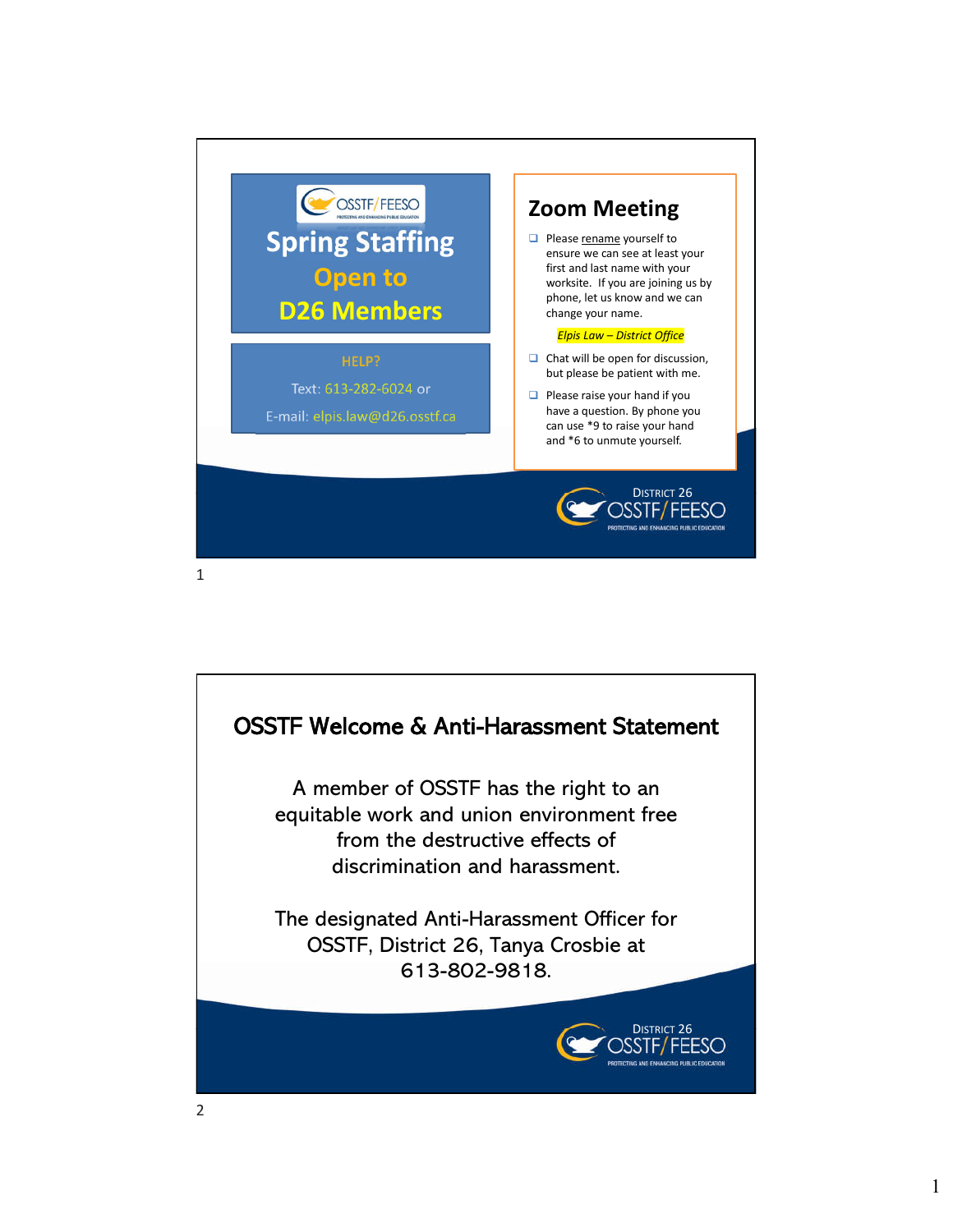## Land Acknowledgement

The Ontario Secondary School Teachers' Federation acknowledges and thanks the Haudenosaunee and Anishinabek people of this territory and other Indigenous Peoples residing on this land and sharing their ways so that we may come together in a good way.

Beyond a land acknowledgement, we encourage all non-Indigenous peoples on these to lands learn the treaties & stories and support the struggles of the Peoples whose lands we are on.

DISTRICT 26



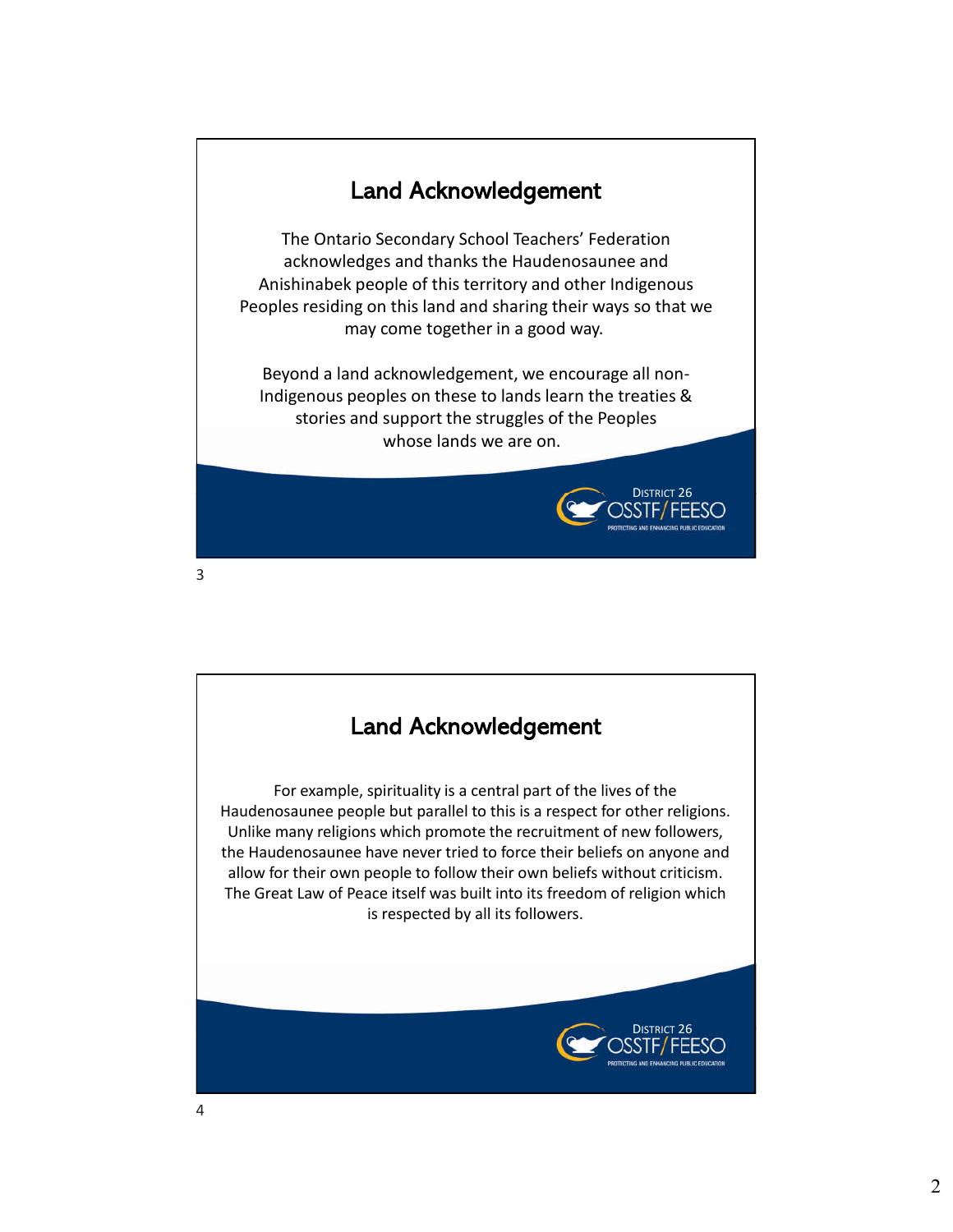|                                 | <b>Topics Covered</b>        |                                      |
|---------------------------------|------------------------------|--------------------------------------|
| <b>Introduction to Staffing</b> | What do these mean?          | <b>Spring Staffing &amp; Process</b> |
| <b>OSSTF Website</b>            | Seniority                    | <b>Placement Meetings</b>            |
| <b>Board Website</b>            | Redundancy and Recall        | <b>Transfers</b>                     |
| <b>Timelines</b>                | Surplus to Schools           | Displacement                         |
|                                 | Surplus Leave of Absence     | Vacancies after Spring Staffing      |
|                                 | Qualifications               | <b>Application Tips</b>              |
|                                 | <b>Deemed Qualifications</b> |                                      |
|                                 | <b>Mutual Consent</b>        |                                      |
|                                 |                              | <b>DISTRICT 26</b>                   |



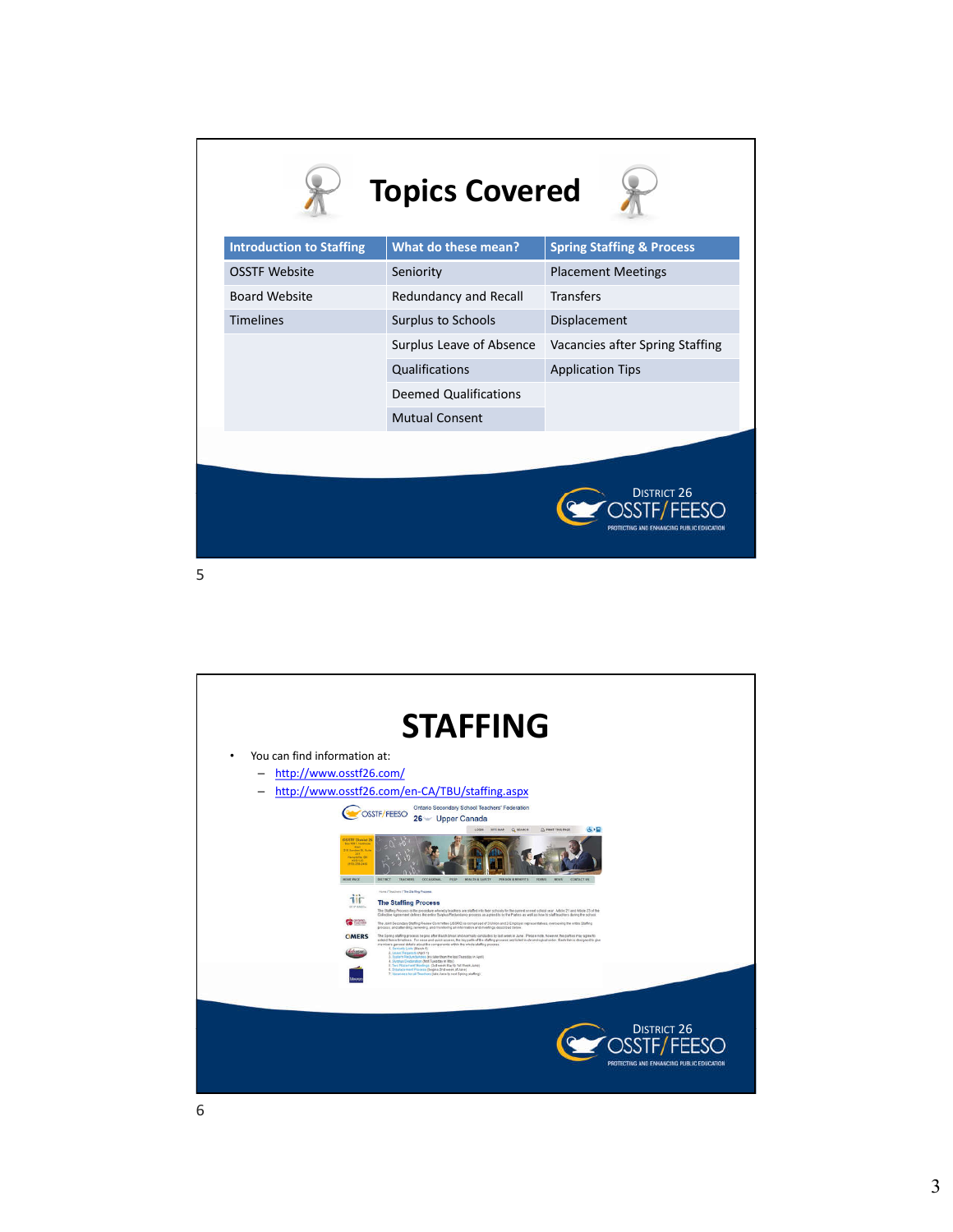

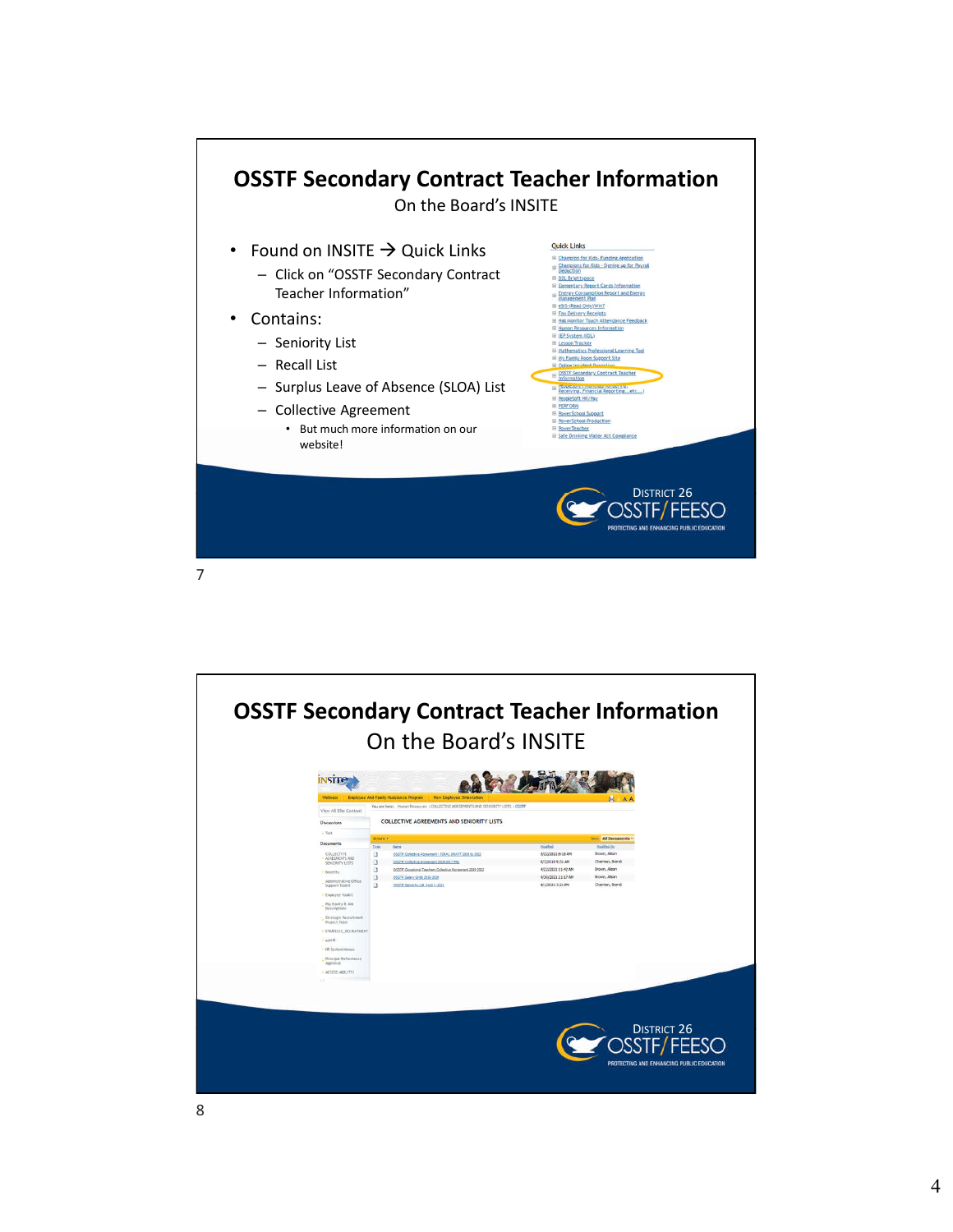

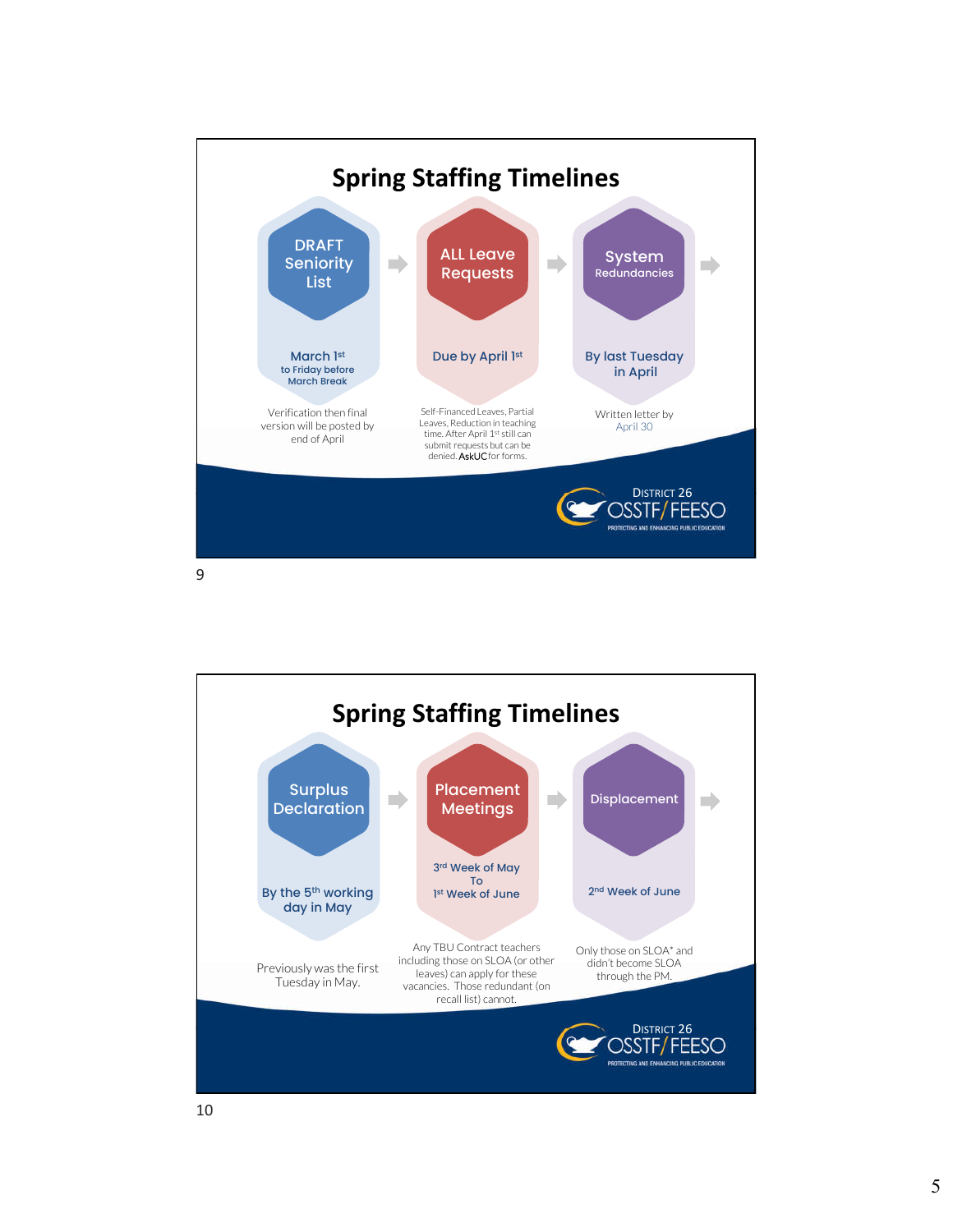

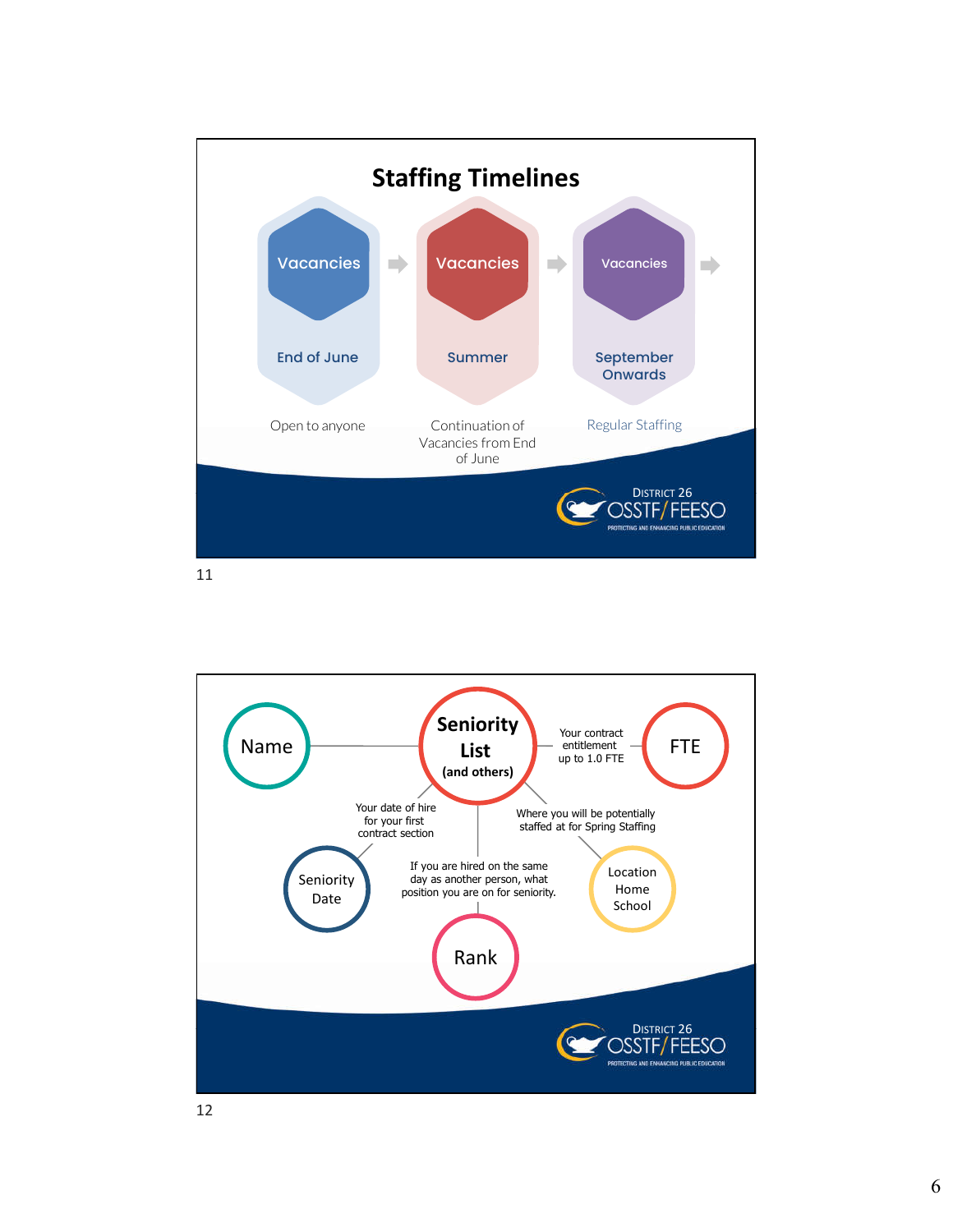

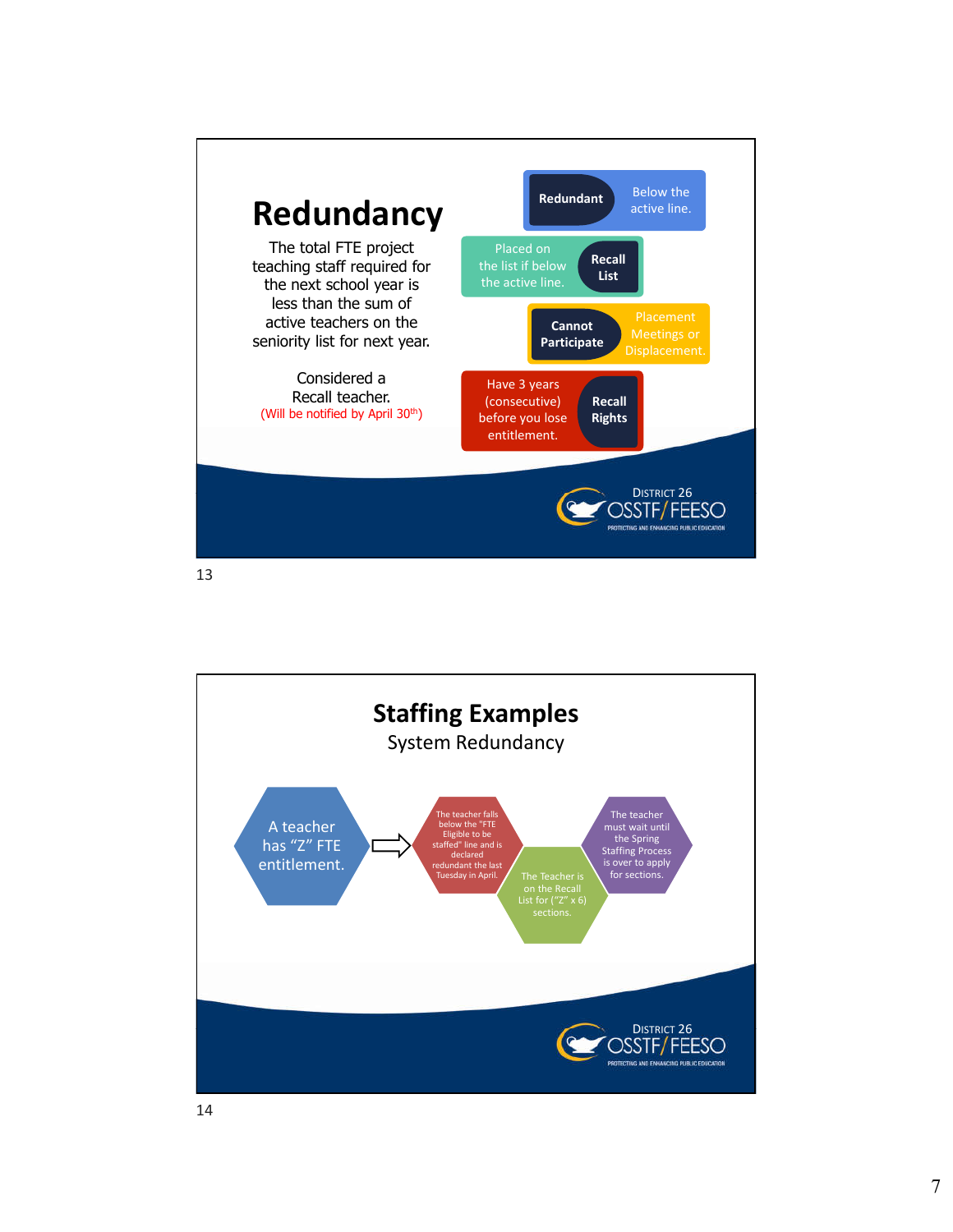

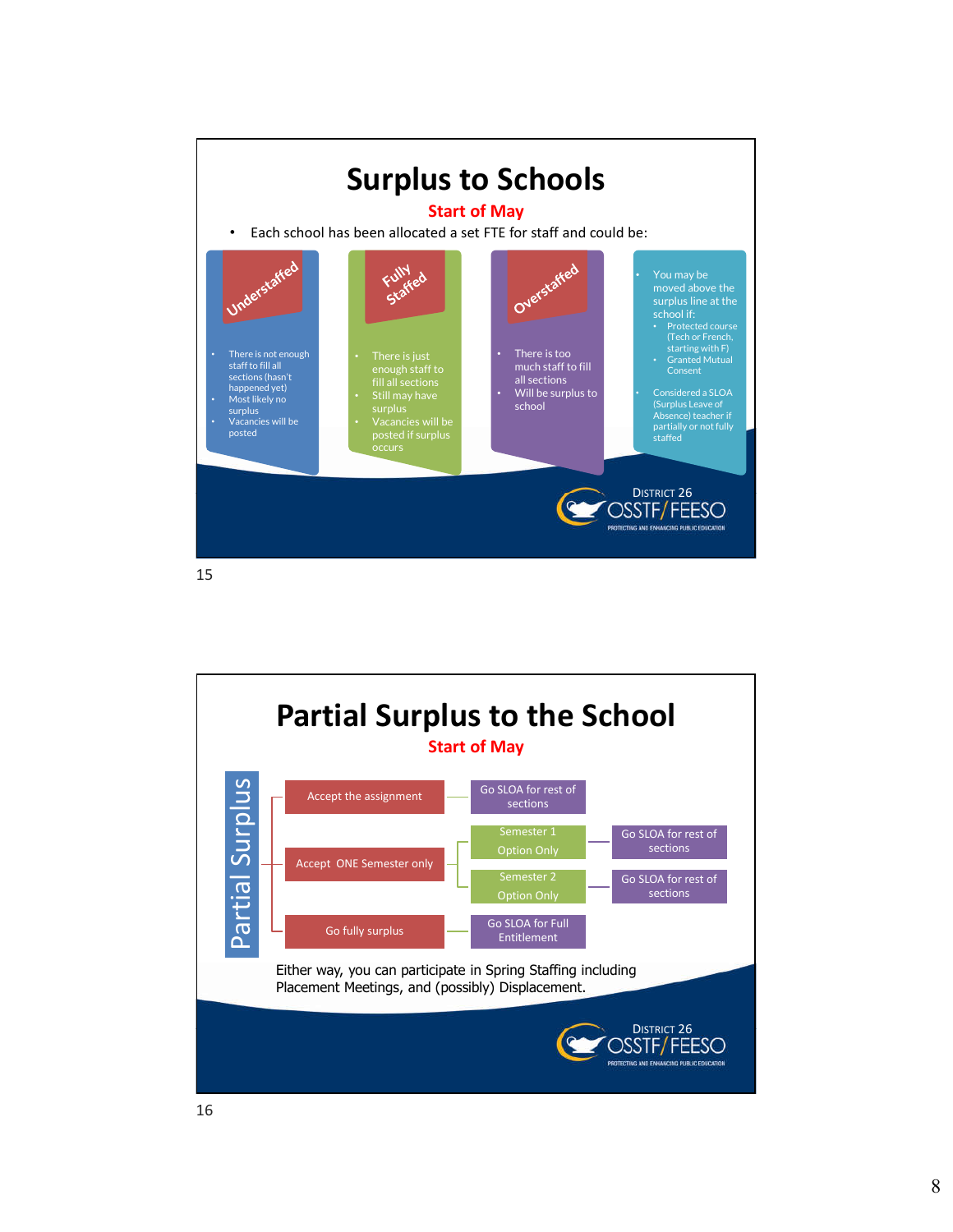

DISTRICT 26<br>DSSTF/FEESO **Staffing Examples** School Based Surplus A teacher has 1.0 FTE entitlement but will be surplused. The teacher is fully surplus to school (either below the "school" line or refused a partial assignment)<br>
be on the SLOA<br>
list for 6<br>
sections. Teacher will have the right to participate in placement meetings and (possibly) displacement.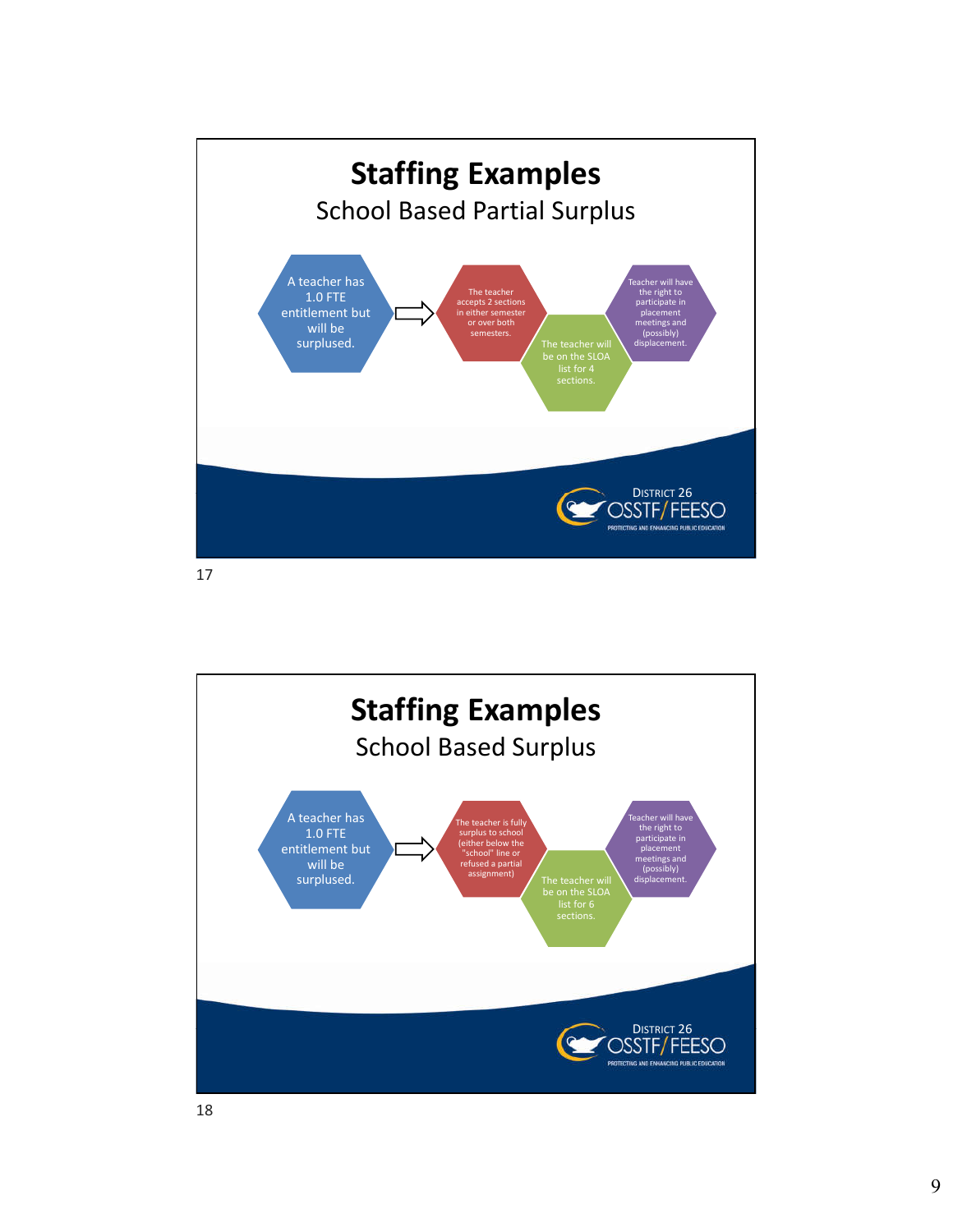

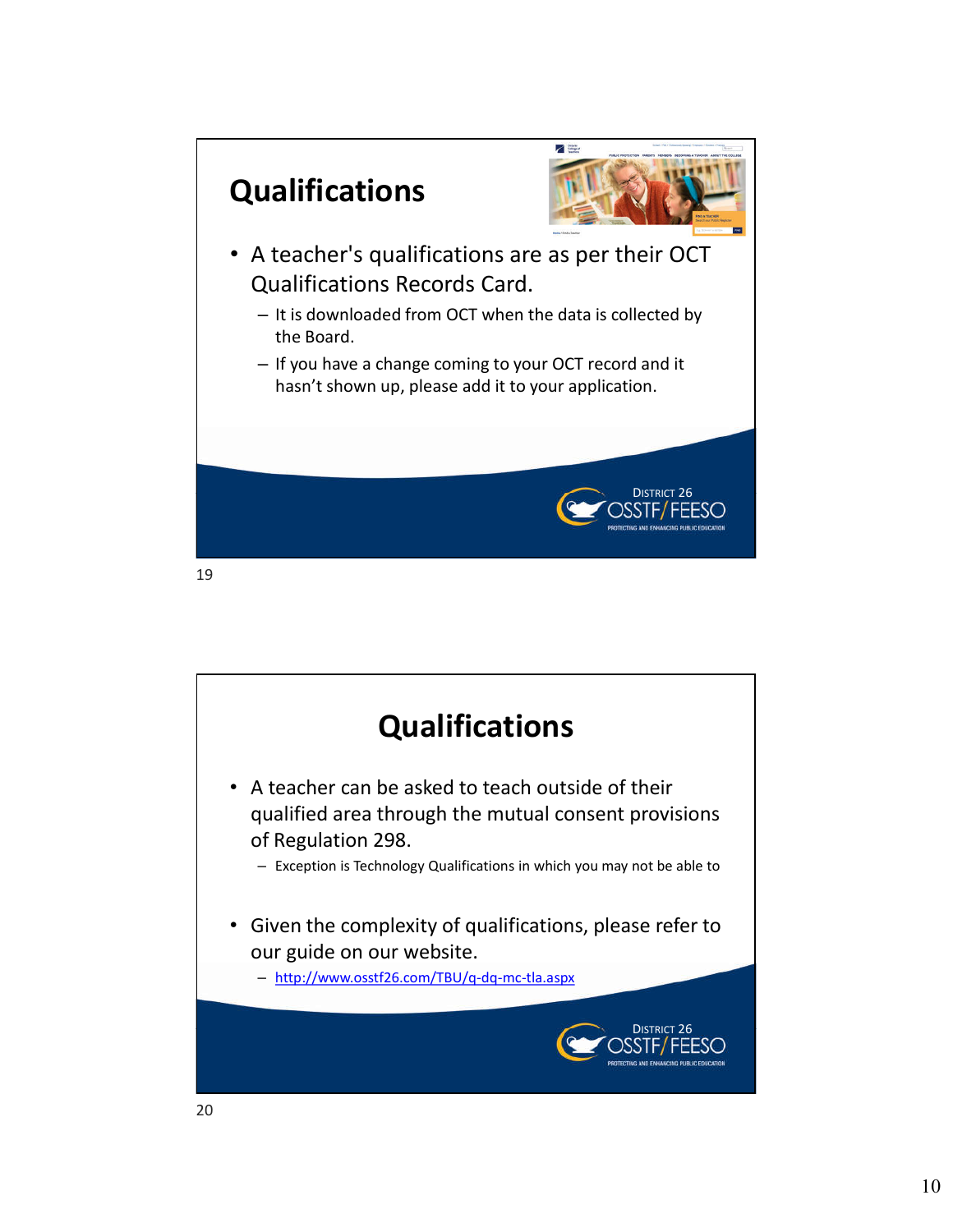| Code            | <b>Course Title</b>               |                                                                                   | Qualifications to Teach                    |            |                                                                 |                                                        |
|-----------------|-----------------------------------|-----------------------------------------------------------------------------------|--------------------------------------------|------------|-----------------------------------------------------------------|--------------------------------------------------------|
| <b>The Arts</b> |                                   |                                                                                   |                                            |            |                                                                 |                                                        |
| <b>ADA</b>      | <b>Dramatic Arts</b>              |                                                                                   | <b>I/S Dramatic Arts</b>                   |            |                                                                 |                                                        |
| <b>ADD</b>      | Dramatic Arts-Production          |                                                                                   | <b>I/S Dramatic Arts</b>                   |            |                                                                 |                                                        |
| <b>ADC</b>      | Drama in the Community            |                                                                                   | <b>I/S Dramatic Arts</b>                   |            |                                                                 |                                                        |
| <b>ADB</b>      | Dramatic Arts-Music Theatre       |                                                                                   | <b>US Dramatic Arts</b>                    |            |                                                                 |                                                        |
| ADV             | Dramatic Arts-Film/Video          |                                                                                   | <b>US Dramatic Arts</b>                    |            |                                                                 |                                                        |
| ADF             | Director's Craft                  |                                                                                   | Sr. Dramatic Arts                          |            |                                                                 |                                                        |
| <b>ADG</b>      | Dramatic Arts-Acting              |                                                                                   | Sr. Dramatic Arts                          |            |                                                                 |                                                        |
| ADP             | Dramatic Arts-Theatre Development |                                                                                   | Sr. Dramatic Arts                          |            |                                                                 |                                                        |
| ADT             | Dramatic Arts-Canadian Theatre    |                                                                                   | Sr. Dramatic Arts                          |            |                                                                 |                                                        |
| ALC10           | Comprehensive Arts                |                                                                                   | Int. Dramatic Arts/Visual Arts/Dance/Music |            |                                                                 |                                                        |
| AMU             | Music                             |                                                                                   |                                            |            | US Instr. Music/"Vocal (if teacher has instrumental background) |                                                        |
|                 |                                   |                                                                                   |                                            |            |                                                                 |                                                        |
|                 |                                   | Business Studies (an Honours Specialist in Business qualifies you for any course) |                                            |            |                                                                 |                                                        |
|                 | <b>BAF</b>                        | Financial Accounting Fundamentals                                                 |                                            |            | Sr. Business - Accounting                                       |                                                        |
|                 | BAI                               | Accounting Essentials                                                             |                                            |            | Sr. Business - Accounting                                       |                                                        |
|                 | <b>BAN</b>                        | Accounting for Small Business                                                     |                                            |            | Sr. Business - Accounting                                       |                                                        |
|                 | <b>BAT</b>                        | Financial Accounting Principles.                                                  |                                            |            | Sr. Business - Accounting                                       |                                                        |
|                 | <b>BBB</b>                        | Introduction to International Business                                            |                                            |            | Sr. Business - Marketing or Sr. Business - General              |                                                        |
|                 | <b>BBI</b>                        | Introduction to Business                                                          |                                            |            | Int. Business (any discipline) or Int. Business - General       |                                                        |
|                 | <b>BDI</b>                        | Entrepreneurship: The Venture                                                     |                                            |            | Sr. Business - Entrepreneural Studies or Marketing              |                                                        |
|                 |                                   |                                                                                   |                                            |            | Social Science and the Humanities                               |                                                        |
|                 |                                   |                                                                                   |                                            | <b>HFN</b> | Food and Nutrition                                              | Int. Family Studies                                    |
|                 |                                   |                                                                                   |                                            | <b>HFA</b> | Food and Nutrition                                              | Sr. Family Studies                                     |
|                 |                                   |                                                                                   |                                            | <b>HFC</b> | Food and Culture                                                | Sr. Family Studies                                     |
|                 |                                   |                                                                                   |                                            | <b>HIF</b> | Individual and Family Living                                    | Int. Family Studies                                    |
|                 |                                   |                                                                                   |                                            | <b>HHD</b> | Dynamics of Human Relationships                                 | Sr. Family Studies                                     |
|                 |                                   |                                                                                   |                                            | <b>HHG</b> | Issue in Human Growth and Dev.                                  | Sr. Family Studies                                     |
|                 |                                   |                                                                                   |                                            | <b>HHS</b> | Individuals and Families in a Diverse                           | Sr. Family Studies                                     |
|                 |                                   |                                                                                   |                                            | HIP        | Managing Personal Resources                                     | Sr. Family Studies                                     |
|                 |                                   |                                                                                   |                                            | <b>HLS</b> | Living Spaces and Shelter                                       | Sr. Family Studies                                     |
|                 |                                   |                                                                                   |                                            | HNL        | Clothing                                                        | Int. Family Studies                                    |
|                 |                                   |                                                                                   |                                            | <b>HNC</b> | Fashion and Creative Expression                                 | Sr. Family Studies                                     |
|                 |                                   |                                                                                   |                                            | <b>HNB</b> | The Fashion Industry                                            | Sr. Family Studies                                     |
|                 |                                   |                                                                                   |                                            | <b>HPC</b> | Parenting                                                       | Sr. Family Studies                                     |
|                 |                                   |                                                                                   |                                            | <b>HPD</b> | Parenting and Human Development                                 | Sr. Family Studies                                     |
|                 |                                   |                                                                                   |                                            | <b>HPW</b> | Living and Working with Children                                | Sr. Family Studies                                     |
|                 |                                   |                                                                                   |                                            | <b>HSC</b> | World Cultures                                                  | Sr. Individual & Society and/or Senior Social Sciences |
|                 |                                   |                                                                                   |                                            | <b>HSE</b> | Equity and Social Justice: From Theory to Practice              | Sr. Individual & Society and/or Senior Social Sciences |
|                 |                                   |                                                                                   |                                            | <b>HSG</b> | Gender Studies                                                  | Sr. Individual & Society and/or Senior Social Sciences |
|                 |                                   |                                                                                   |                                            | <b>HSP</b> | Intro to Anthropology, Psych, Sociology                         | Sr. Individual & Society and/or Senior Social Sciences |
|                 |                                   |                                                                                   |                                            | Tinn       | Challenge and Channe in Society                                 | Sr Individual & Society and/or Senior Social Scien-    |

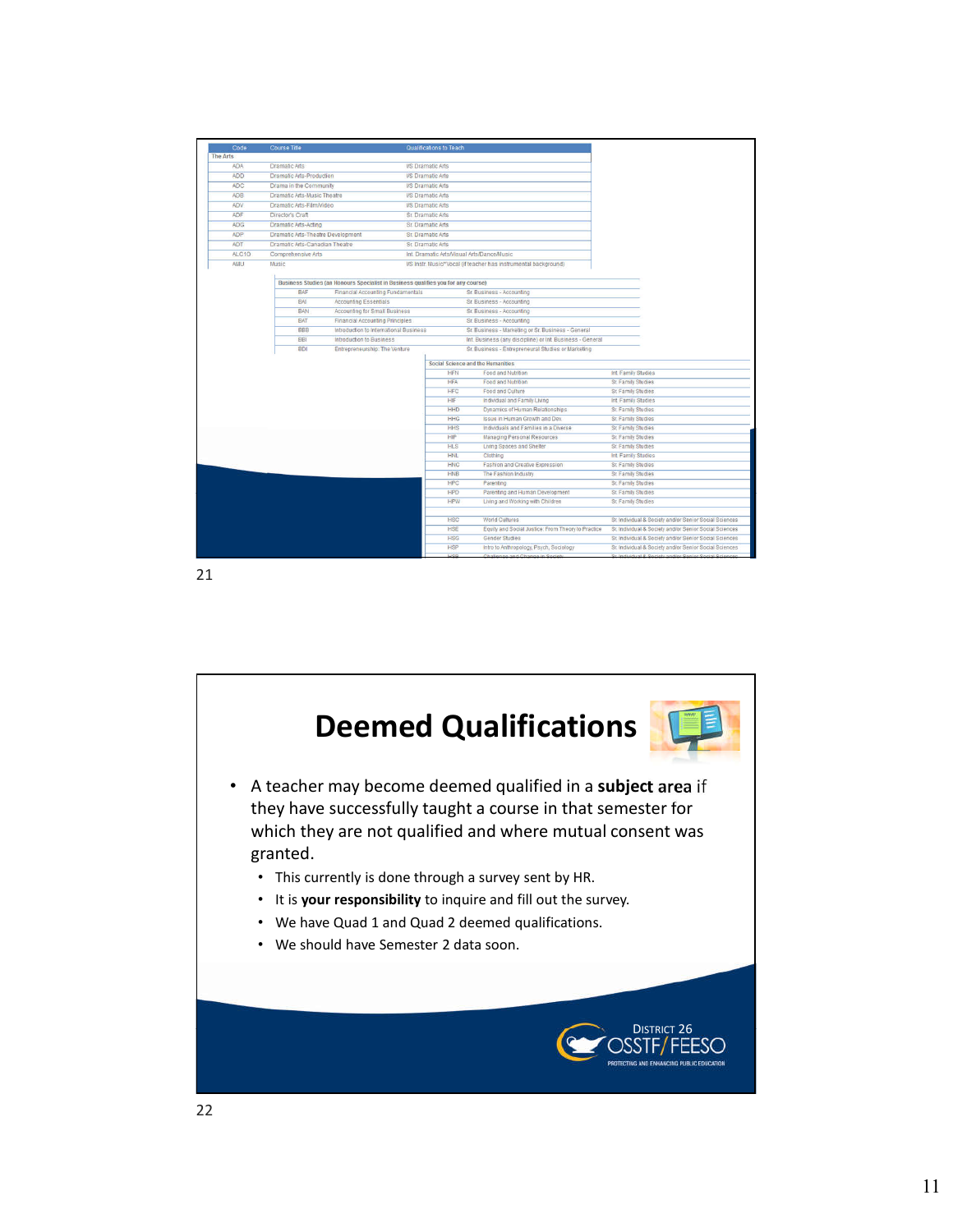

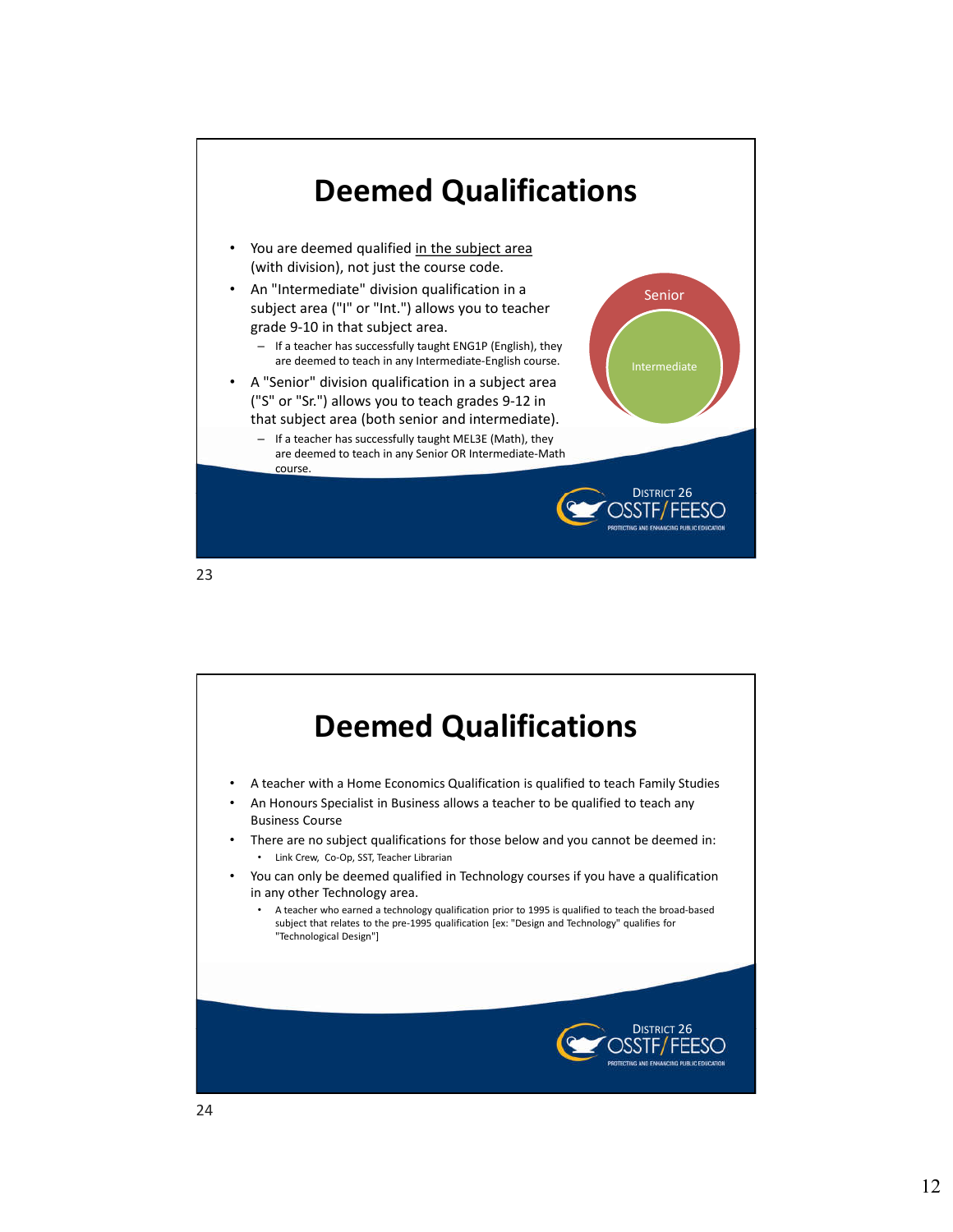

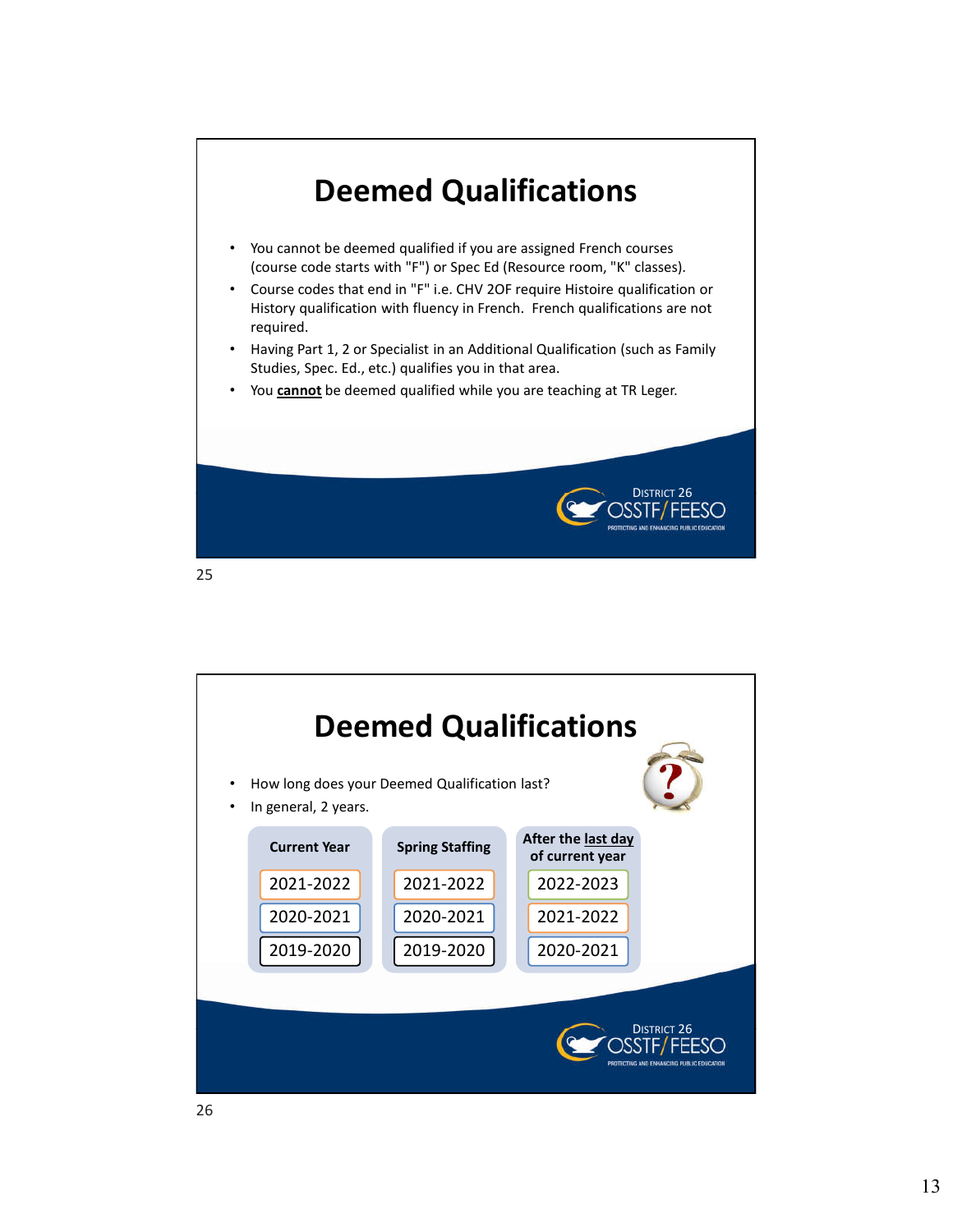

|                                                            | Deemed vs Mutual Consent                                                      |
|------------------------------------------------------------|-------------------------------------------------------------------------------|
| <b>Deemed Qualification</b>                                | <b>Mutual Consent</b>                                                         |
| Lasts for 2 (to 3 years)                                   | Must be asked every time.                                                     |
| Can be assigned to a course in<br>the area without asking. | Must be asked every time.<br>Specific to a course.                            |
| Can be used to transfer.                                   | Can use Mutual Consent to increase<br>entitlement or transferring if on SLOA. |
| Part of Qualifications.                                    | Not part of Qualifications.                                                   |
| Can be used in displacement.                               | Cannot be used during displacement.                                           |
|                                                            | <b>DISTRICT 26</b>                                                            |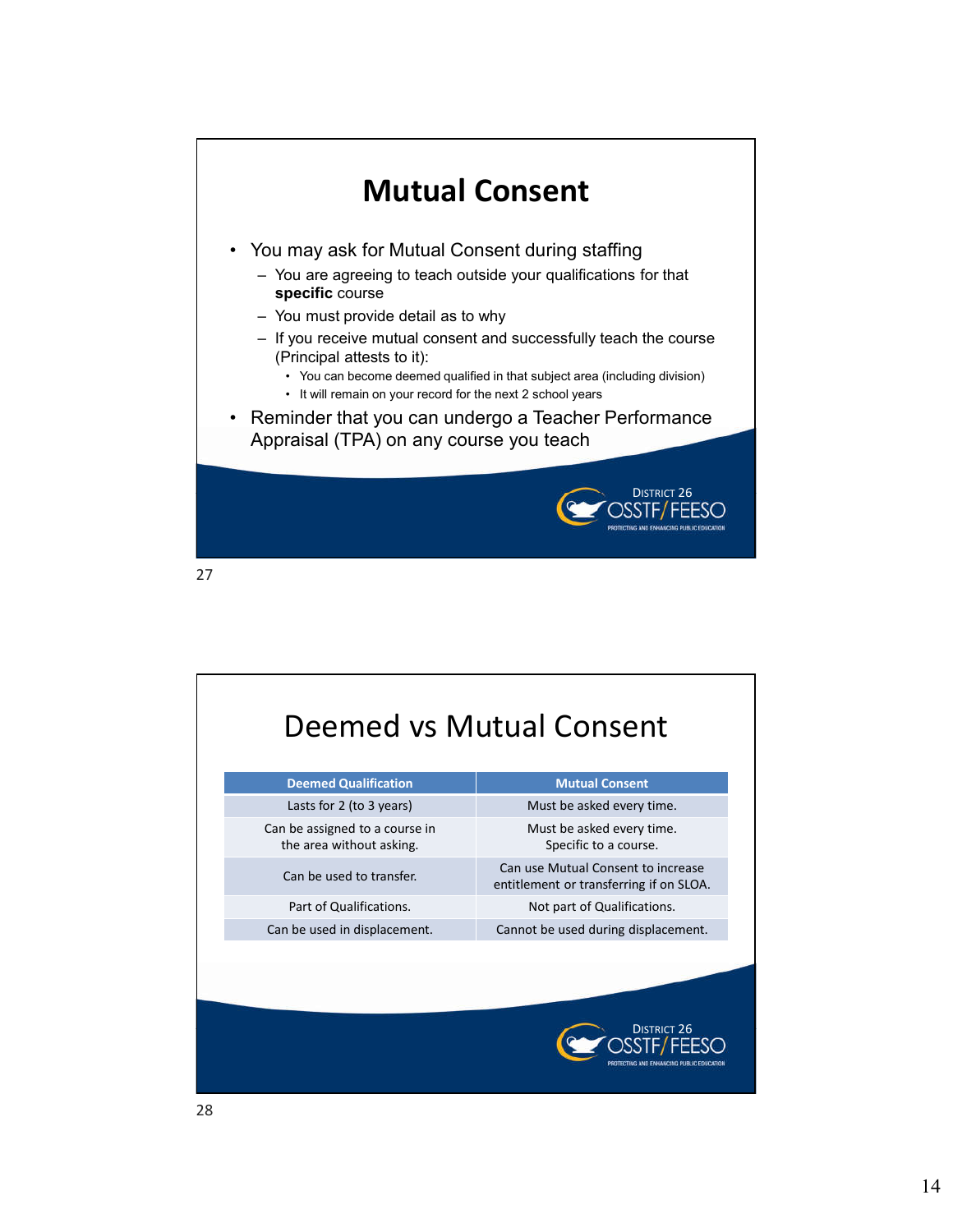

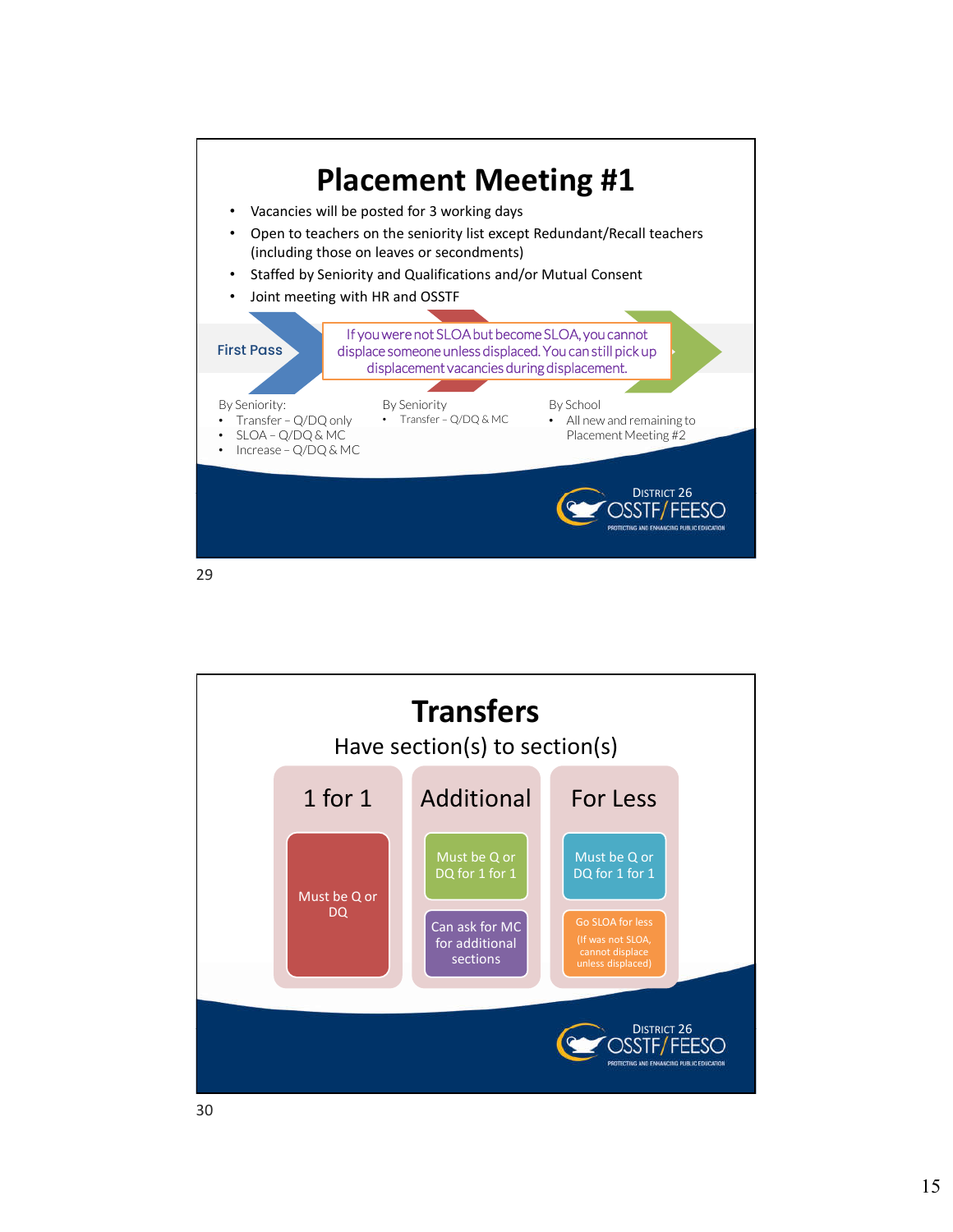

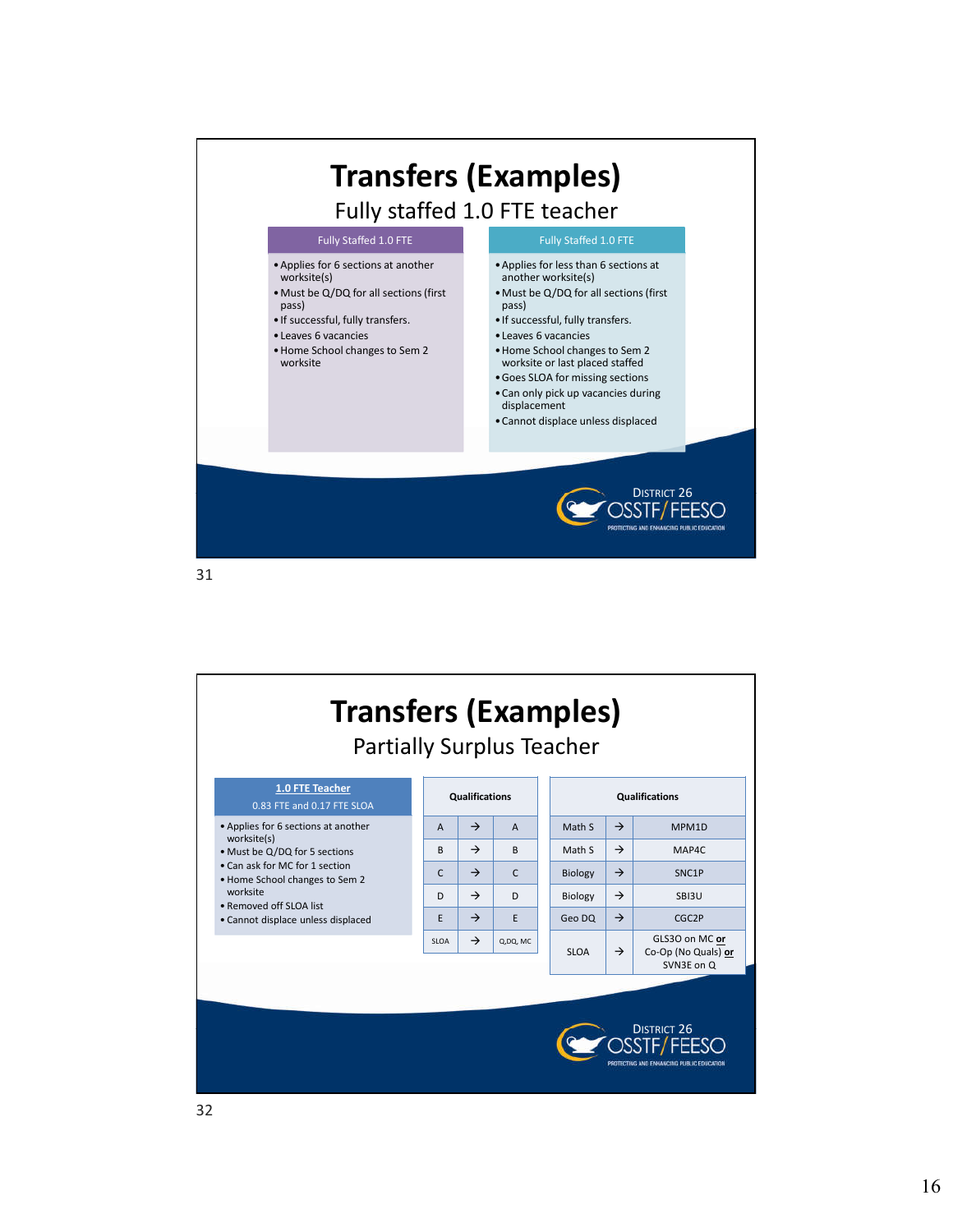

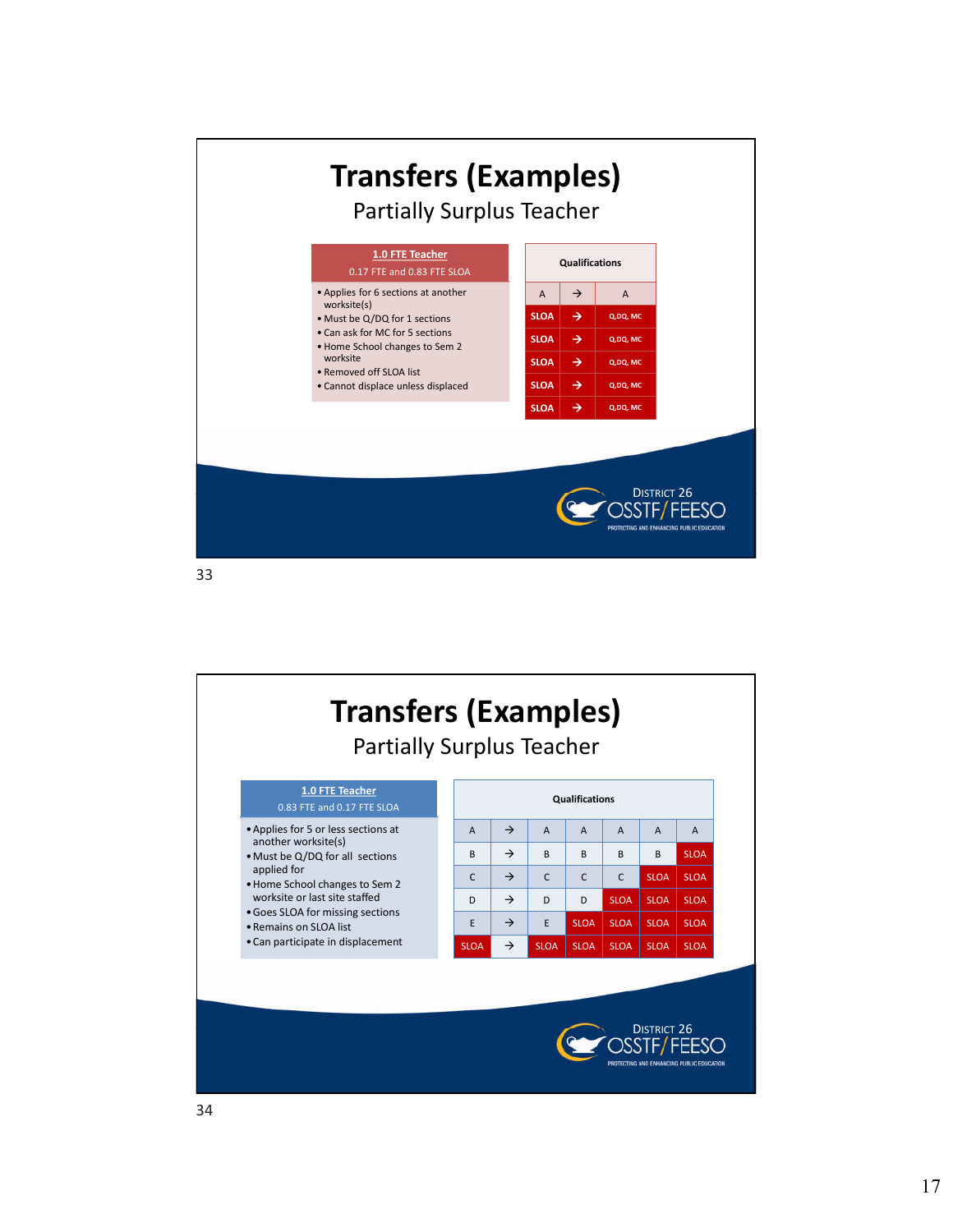

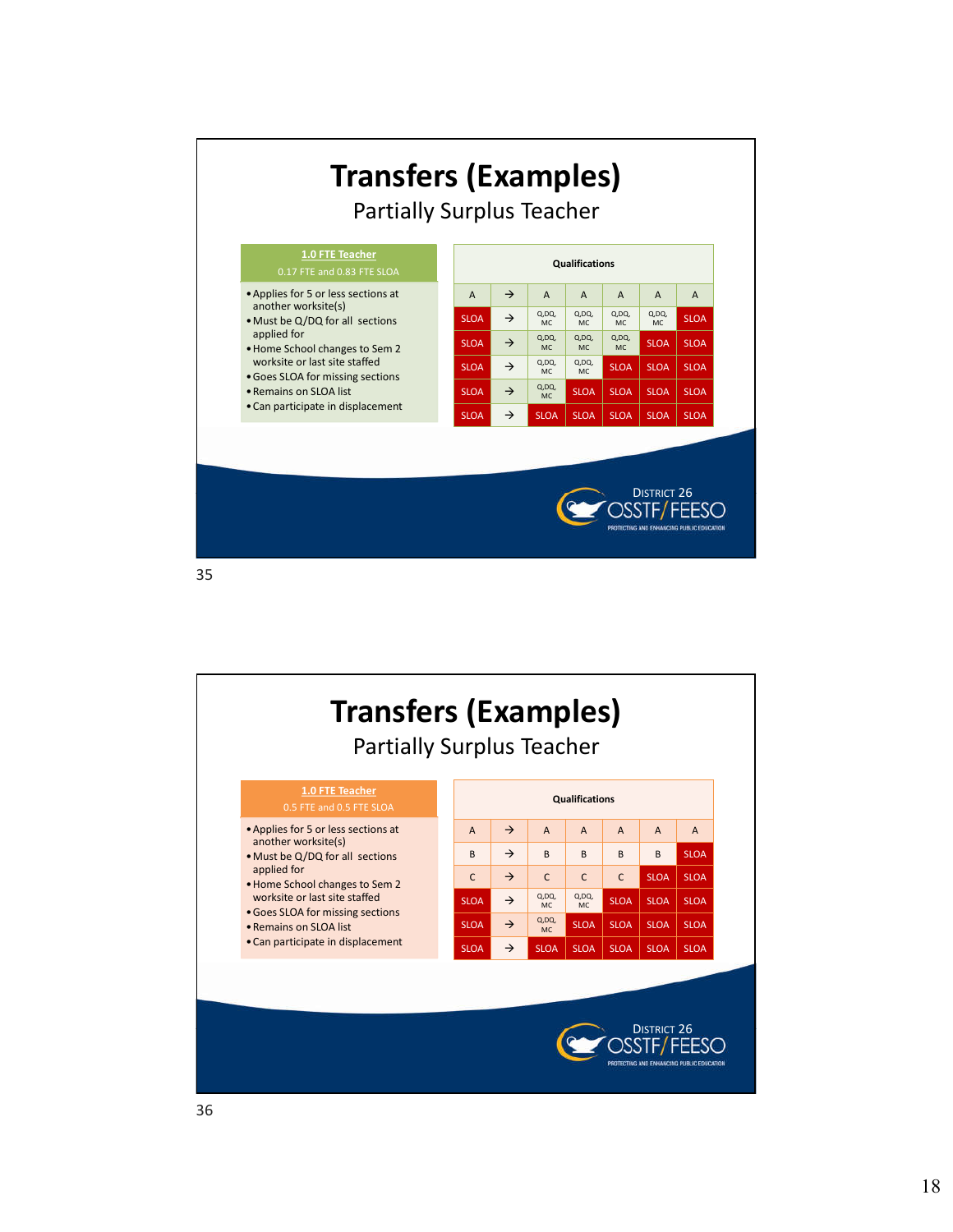

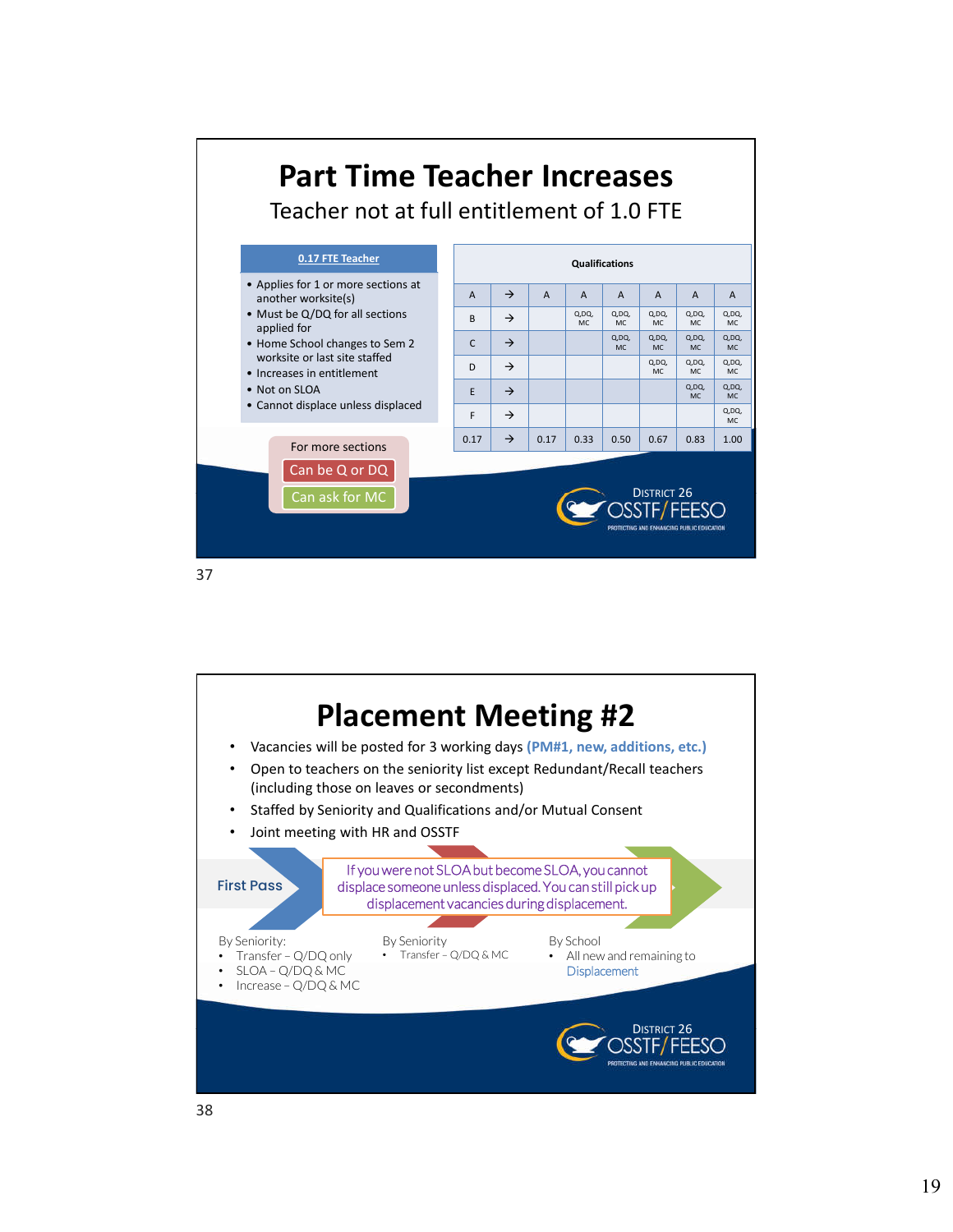

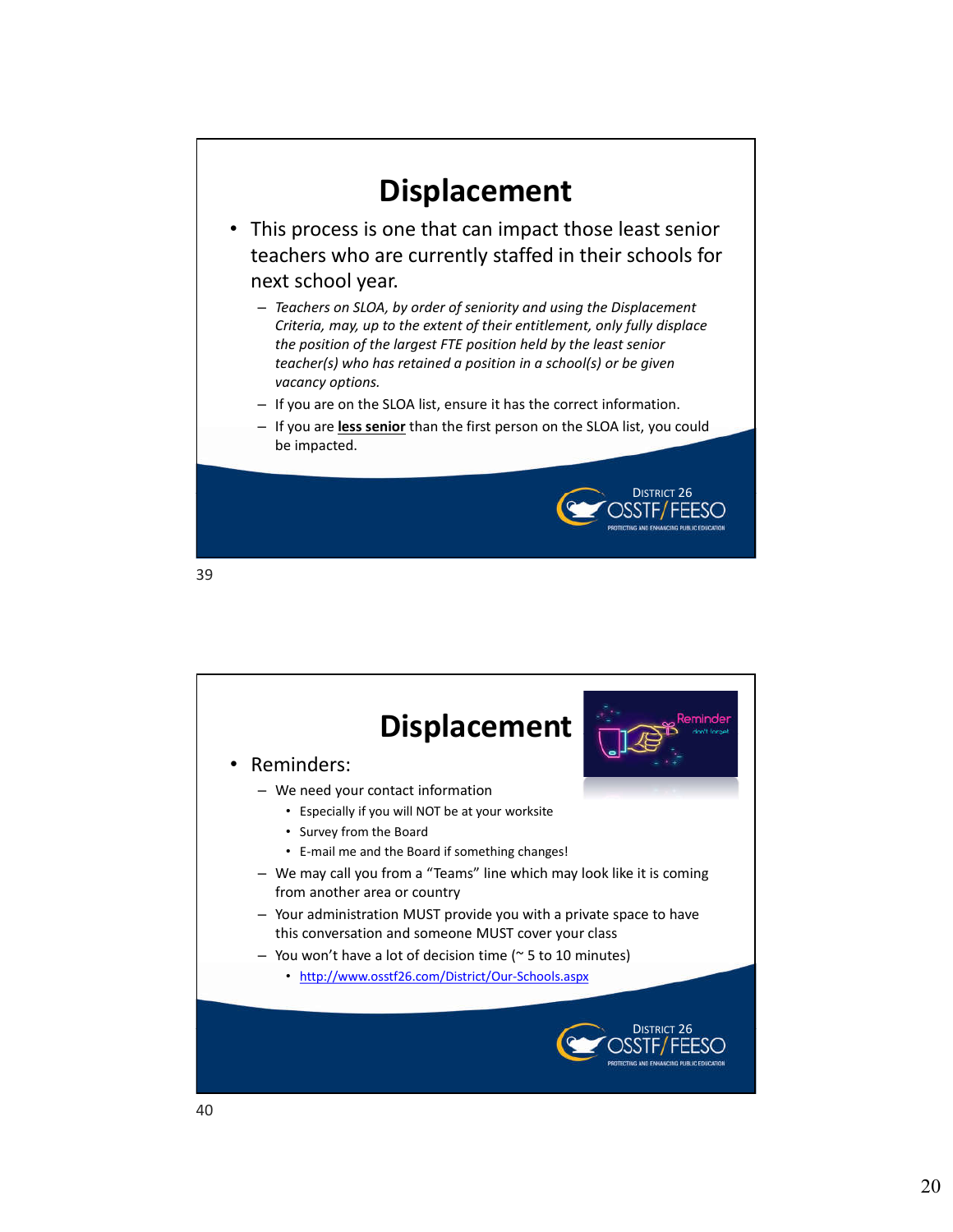

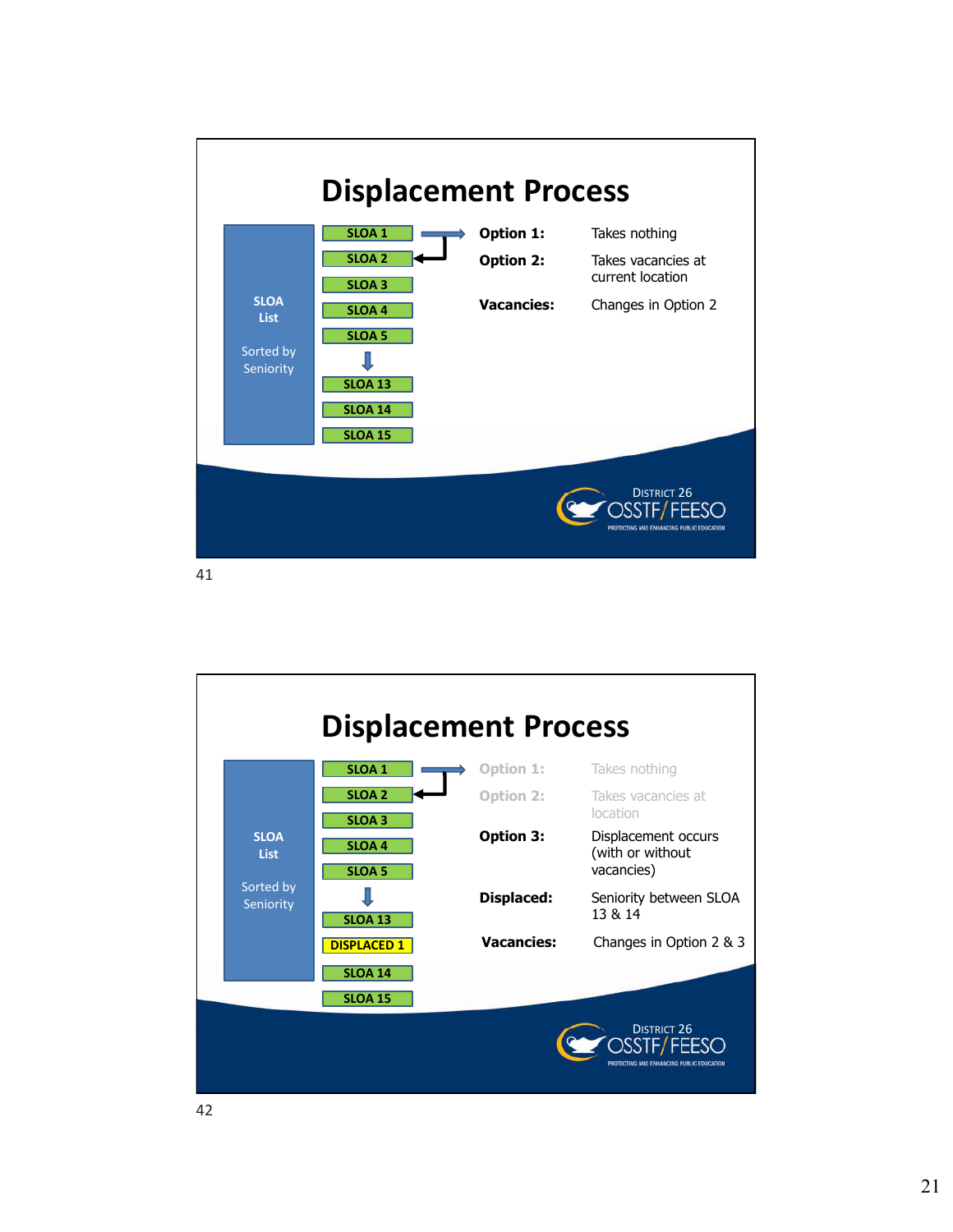

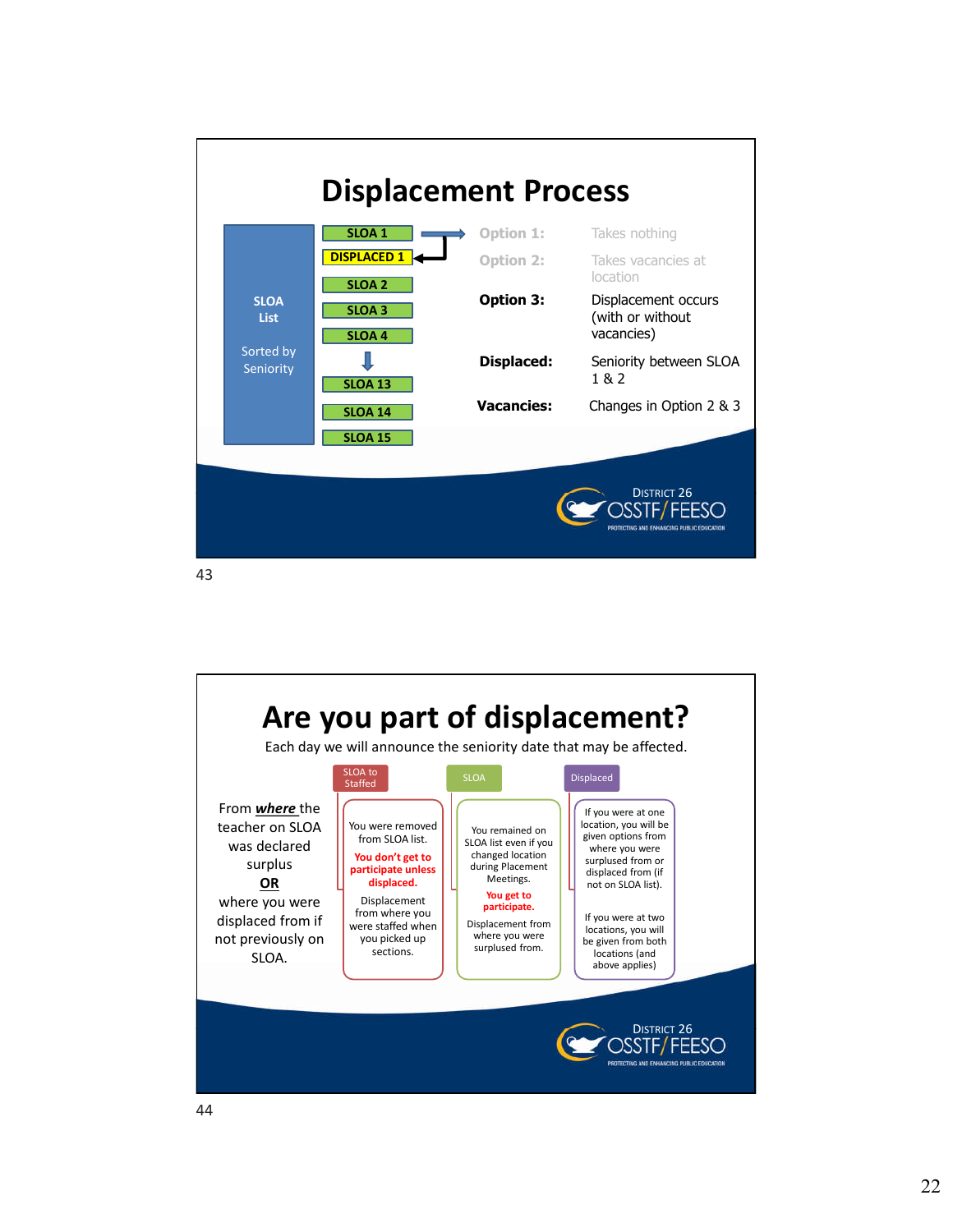

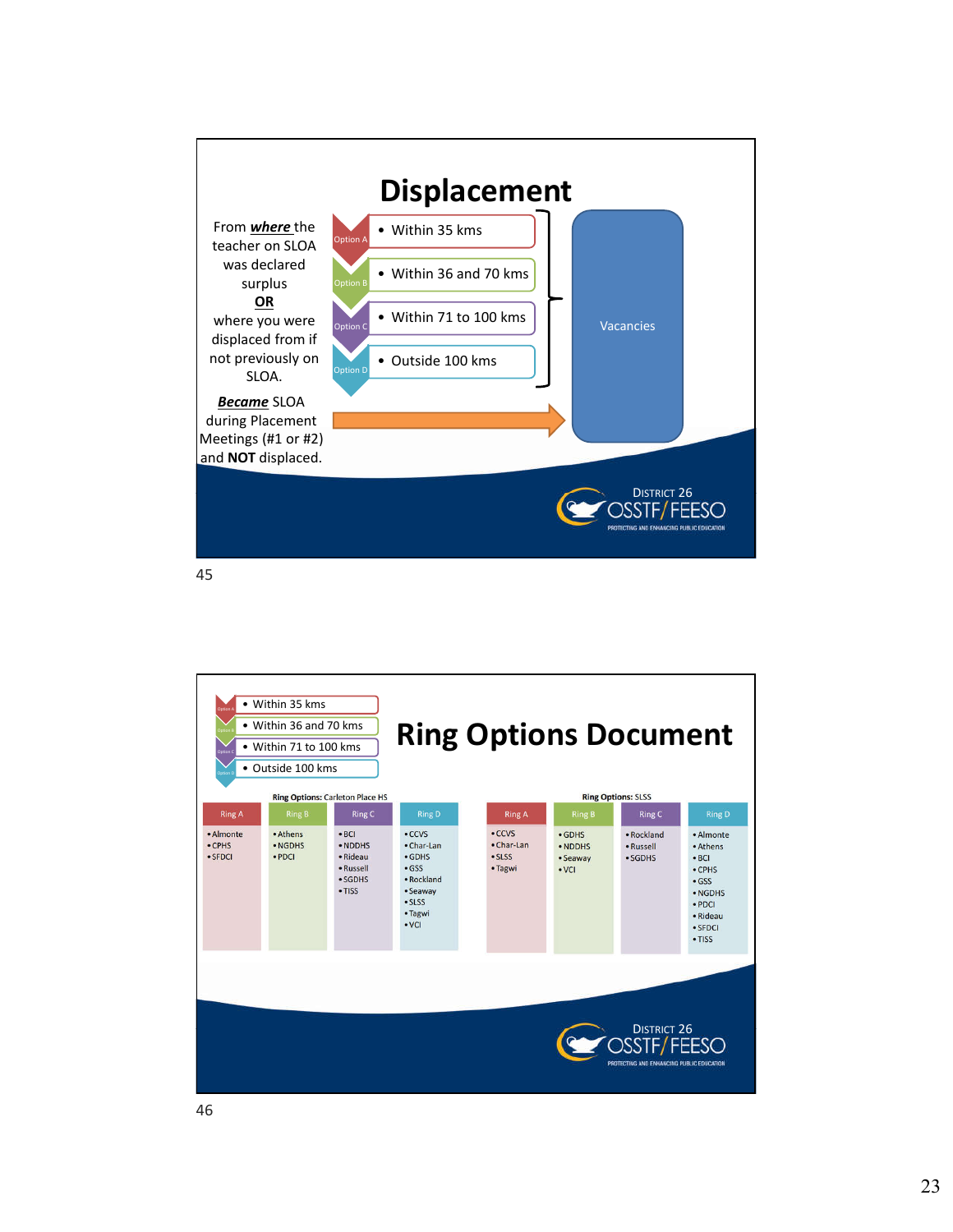

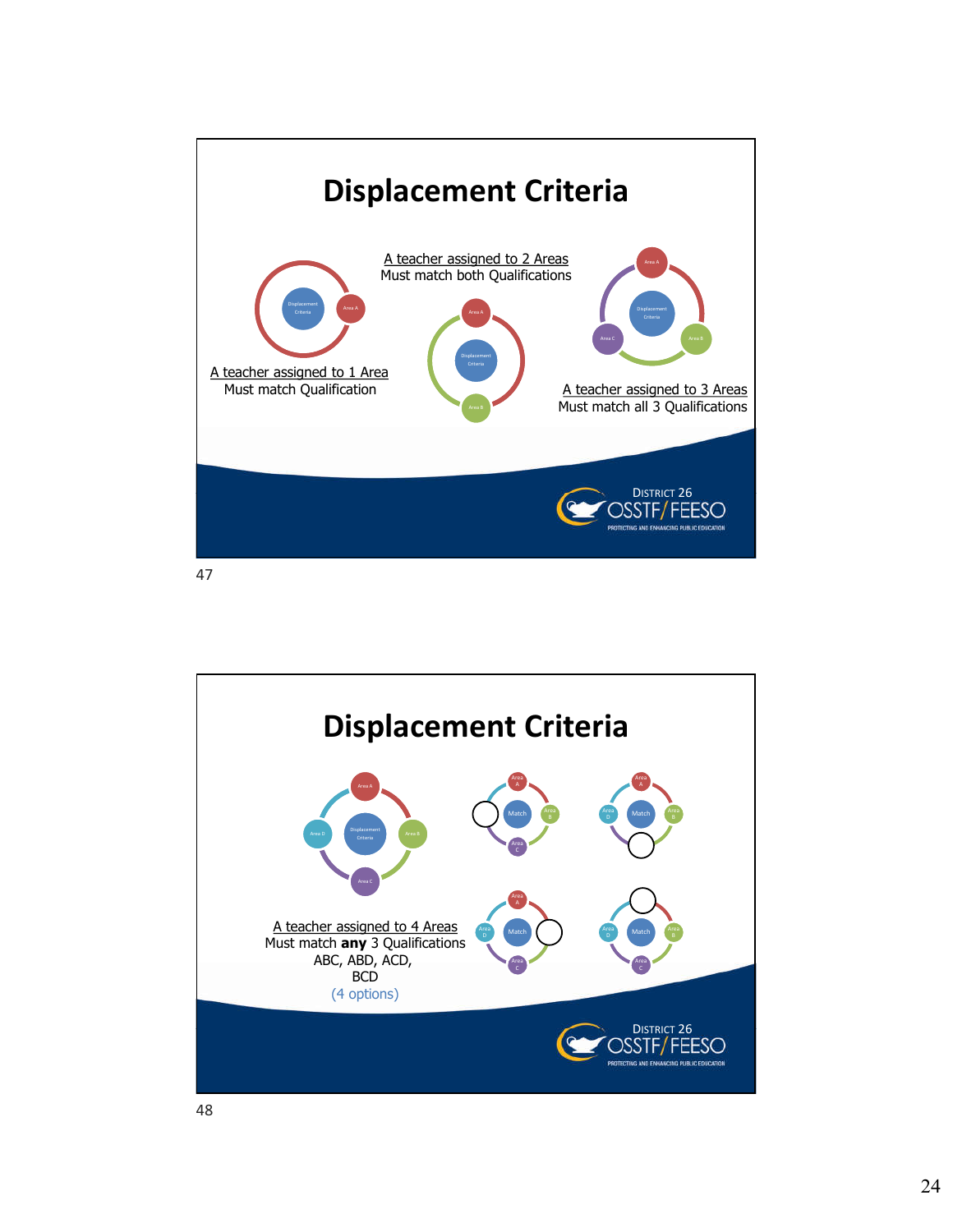

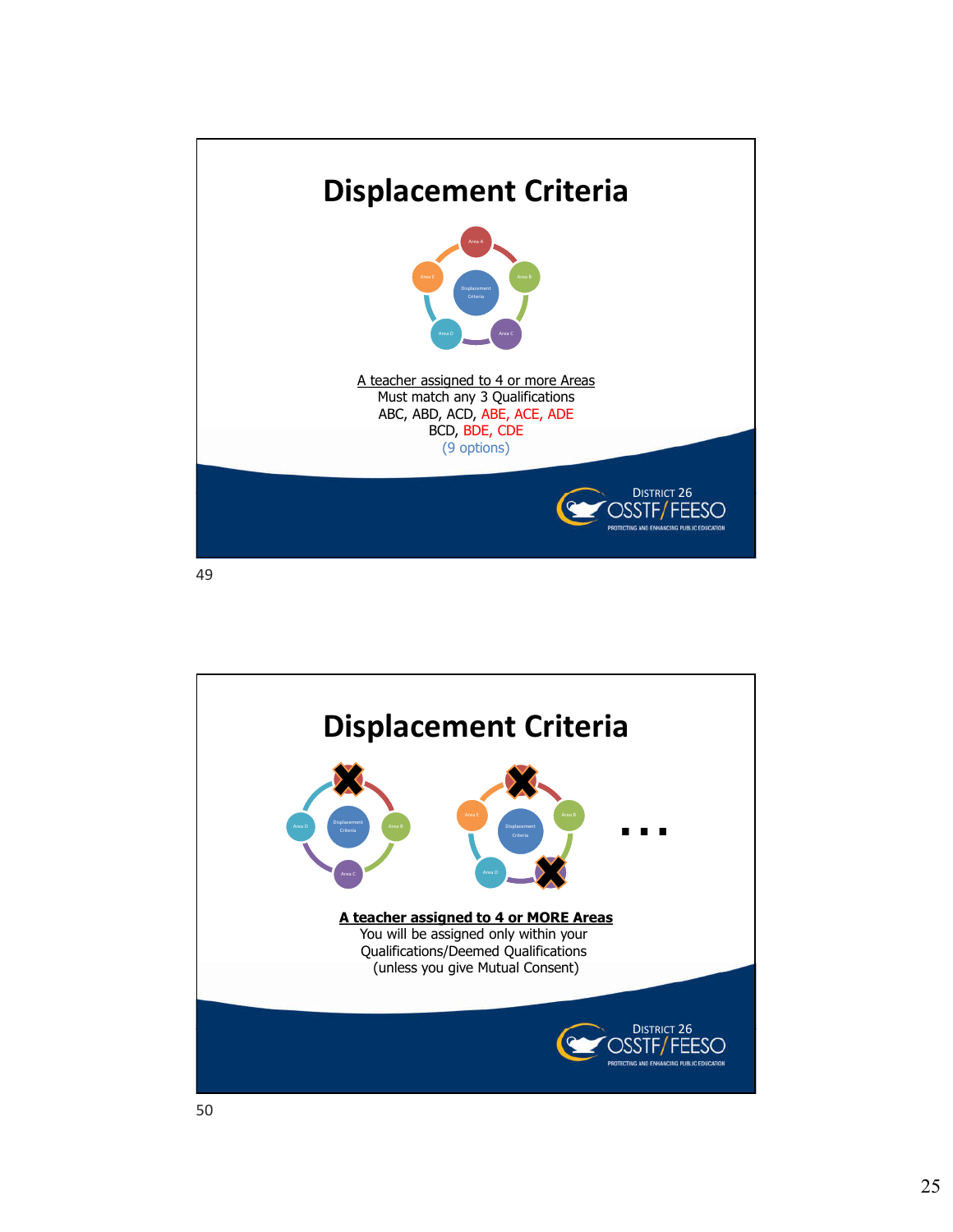| Less Senior Teacher is assigned in the following<br>courses/sections | More senior teacher can displace if                                                                                                                                                                                                                                                                                                                                                                                                                                                                                                                                                                                                                          |  |
|----------------------------------------------------------------------|--------------------------------------------------------------------------------------------------------------------------------------------------------------------------------------------------------------------------------------------------------------------------------------------------------------------------------------------------------------------------------------------------------------------------------------------------------------------------------------------------------------------------------------------------------------------------------------------------------------------------------------------------------------|--|
| I/S Math                                                             | Q/DQ in I/S Math                                                                                                                                                                                                                                                                                                                                                                                                                                                                                                                                                                                                                                             |  |
| I/S English, I/S History                                             | Q/DQ in I/S English, I/S History                                                                                                                                                                                                                                                                                                                                                                                                                                                                                                                                                                                                                             |  |
| I/S English, I/S History, I/S Geography                              | Q/DQ in I/S English, I/S History, I/S Geography                                                                                                                                                                                                                                                                                                                                                                                                                                                                                                                                                                                                              |  |
| I Math, I/S English                                                  | Q/DQ in I or S Math and I/S English<br>NB: S-Math qualifies a person to do I-Math                                                                                                                                                                                                                                                                                                                                                                                                                                                                                                                                                                            |  |
| I/S Math, Spec Ed                                                    | Q/DQ in I/S Math and Spec Ed                                                                                                                                                                                                                                                                                                                                                                                                                                                                                                                                                                                                                                 |  |
| I/S Math, SST                                                        | Q/DQ in I/S Math, SST<br>NB-Anyone can match SST as no Q required                                                                                                                                                                                                                                                                                                                                                                                                                                                                                                                                                                                            |  |
| I/S Math, Co-op, SST                                                 | Q/DQ in I/S Math, SST, Co-op<br>NB-Anyone can match SST, Co-op as no Q required                                                                                                                                                                                                                                                                                                                                                                                                                                                                                                                                                                              |  |
| Co-op, SST                                                           | Q/DQ in anything<br>NB-Anyone can match SST, Co-op as no Q required                                                                                                                                                                                                                                                                                                                                                                                                                                                                                                                                                                                          |  |
| I/S English, I/S History, I/S Geography, S Family<br><b>Studies</b>  | Q/DQ in I/S English, I/S History, I/S Geography; or<br>Q/DQ in I/S English, I/S History, S Family Studies; or<br>Q/DQ in I/S English, I/S Geography, S Family Studies; or<br>Q/DQ in I/S History, I/S Geography, S Family Studies;<br>Teacher who bumped will be given a timetable they are Q/DQ in                                                                                                                                                                                                                                                                                                                                                          |  |
| I/S Math, Science - Biology, Guidance, SST                           | Q/DQ in any 3 of I/S Math, Science - Biology, Guidance, SST<br>NB-Anyone can match SST as no Q required                                                                                                                                                                                                                                                                                                                                                                                                                                                                                                                                                      |  |
| S English, S History, I Geography, S Family Studies,<br>Guidance     | Q/DQ S English, S History, I or S Geography; or<br>Q/DQ S English, S History, S Family Studies; or<br>Q/DQ S English, S History, Guidance; or<br>Q/DQ S English, I or S Geography, S Family Studies; or<br>Q/DQ S English, I or S Geography, Guidance; or<br>Q/DQ S English, S Family Studies, Guidance; or<br>Q/DQ S History, I or S Geography, S Family Studies; or<br>Q/DQ S History, I or S Geography, Guidance; or<br>Q/DQ S History, S Family Studies, Guidance; or<br>Q/DQ I or S Geography, S Family Studies, Guidance; or<br>Teacher who bumped will be given a timetable they are Q/DQ in<br>NB - S-Geography qualifies a person to do I-Geography |  |

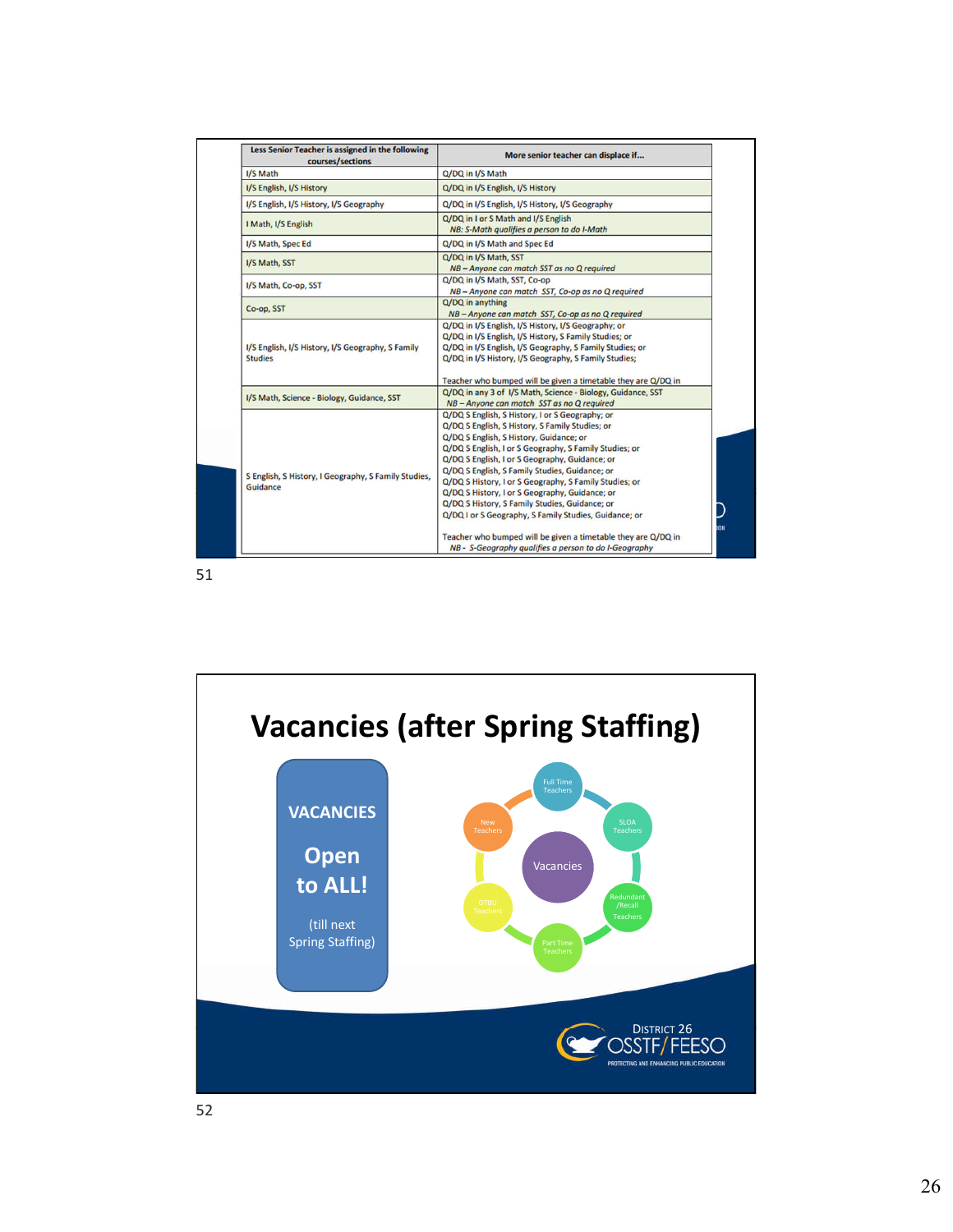

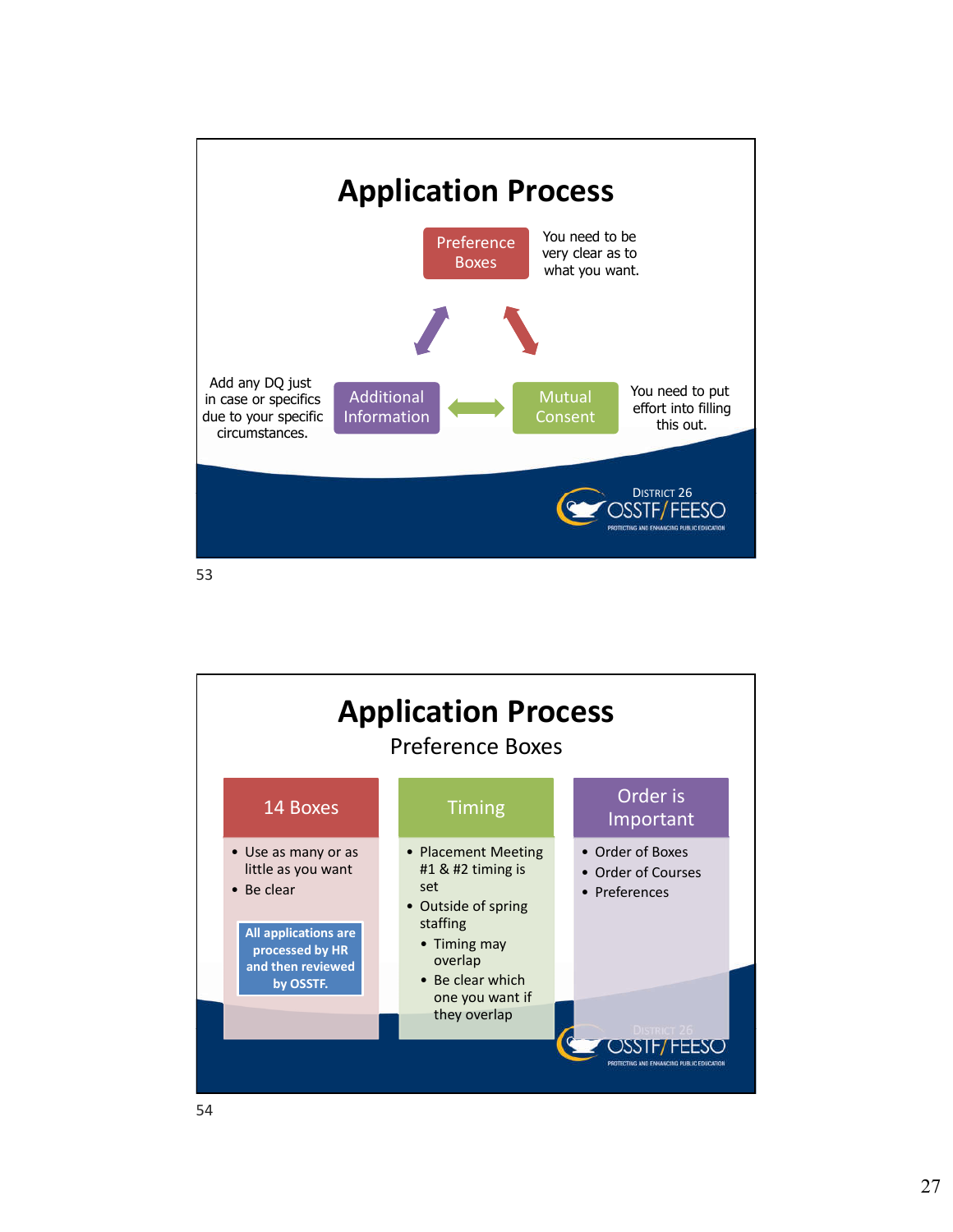

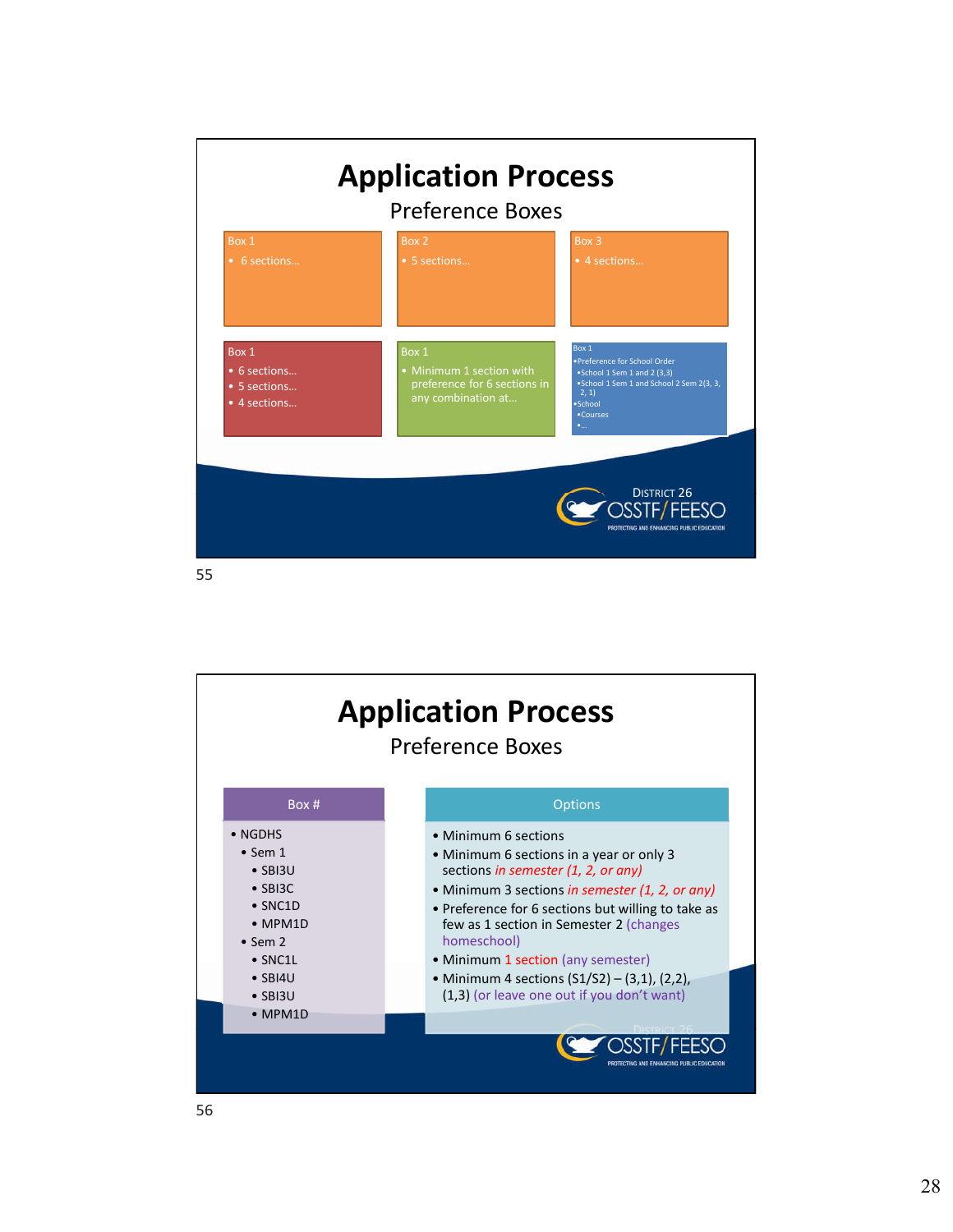

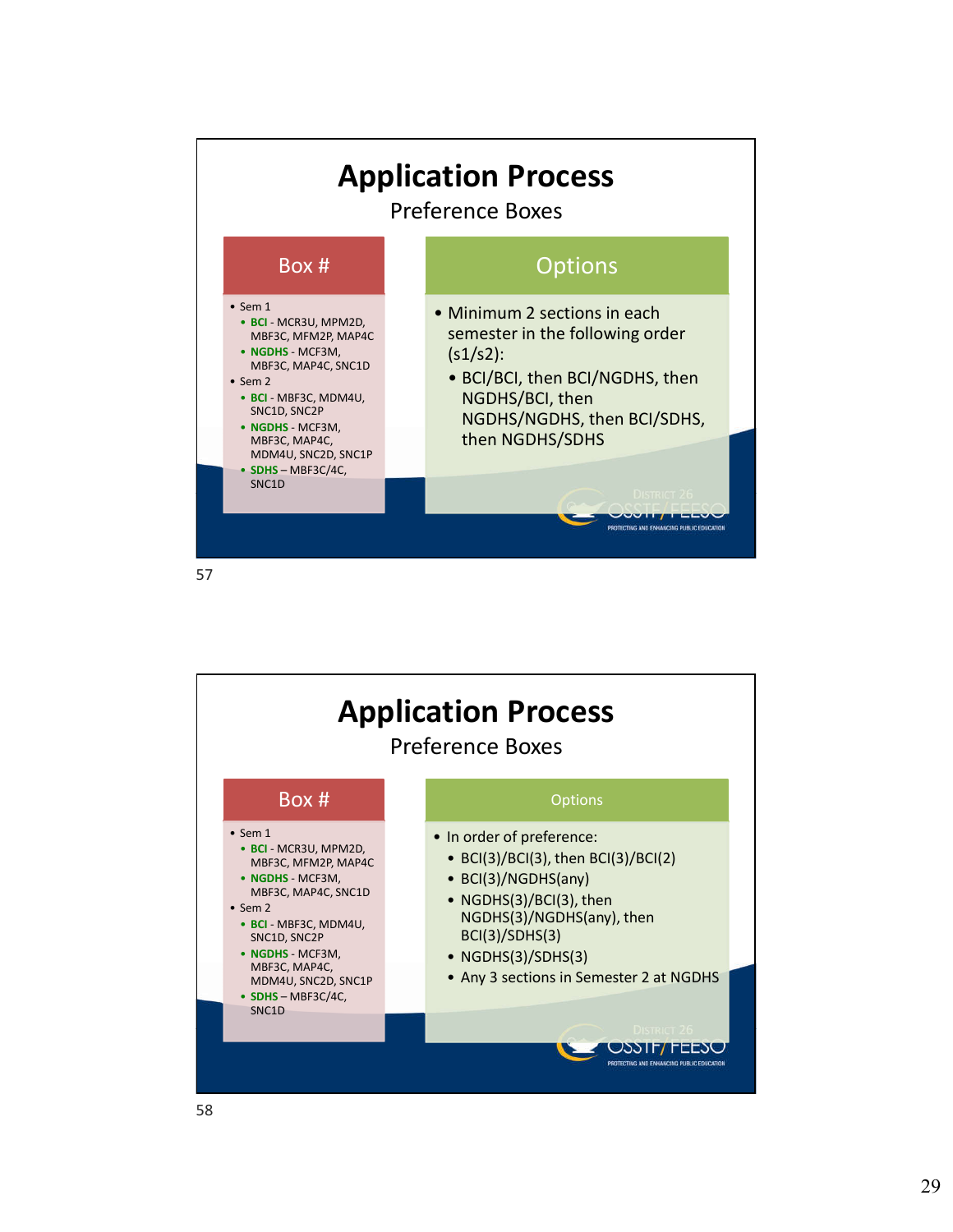

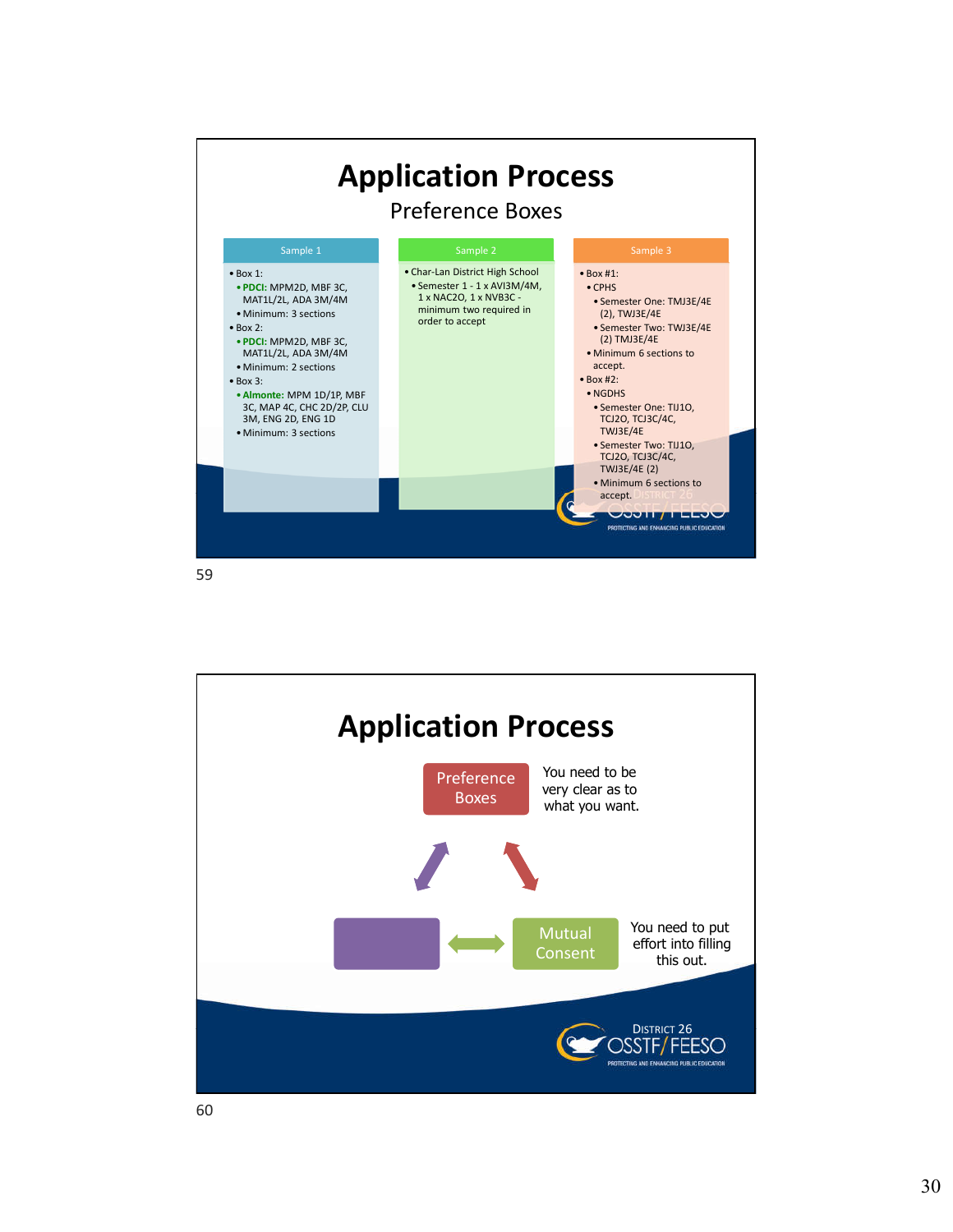

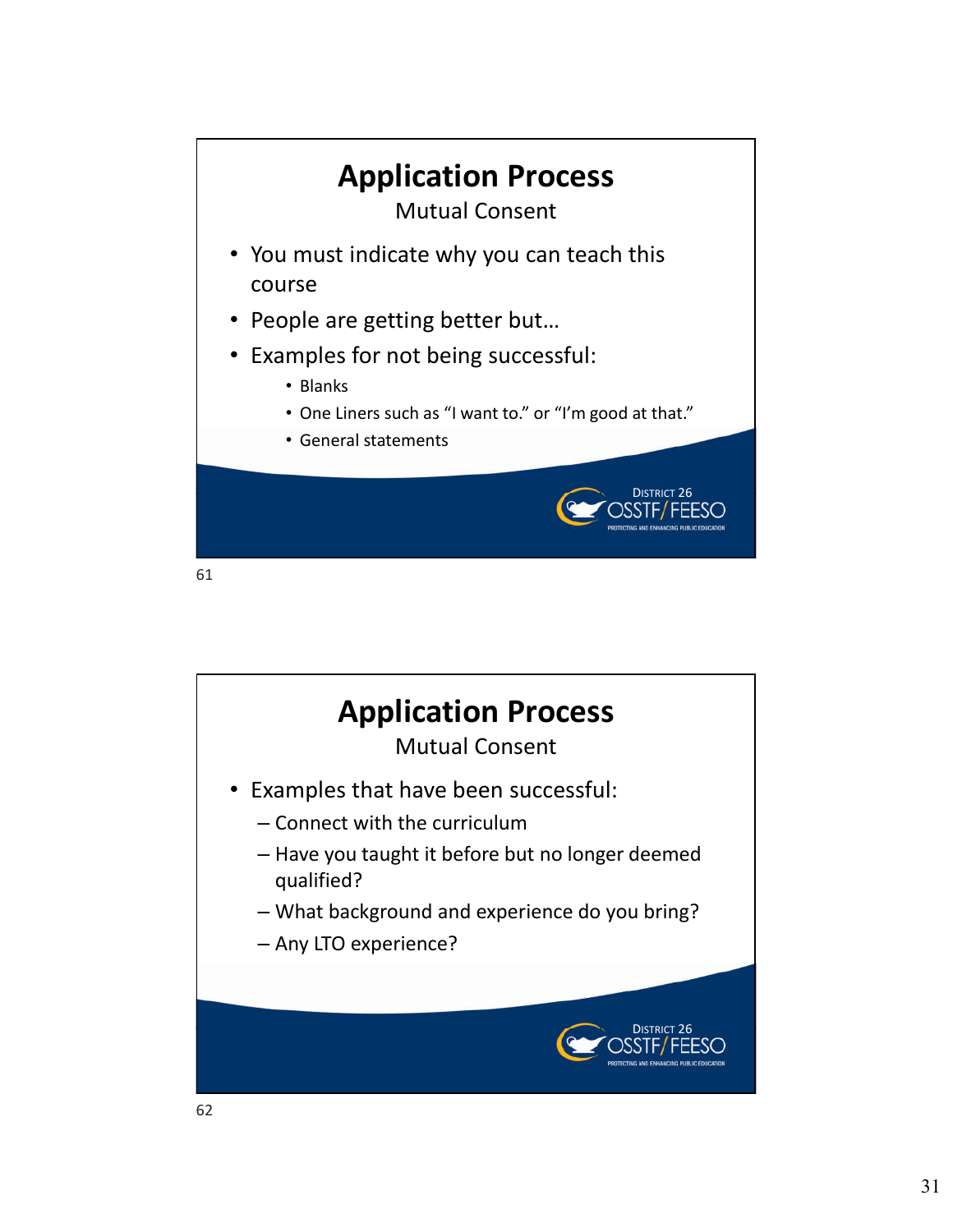